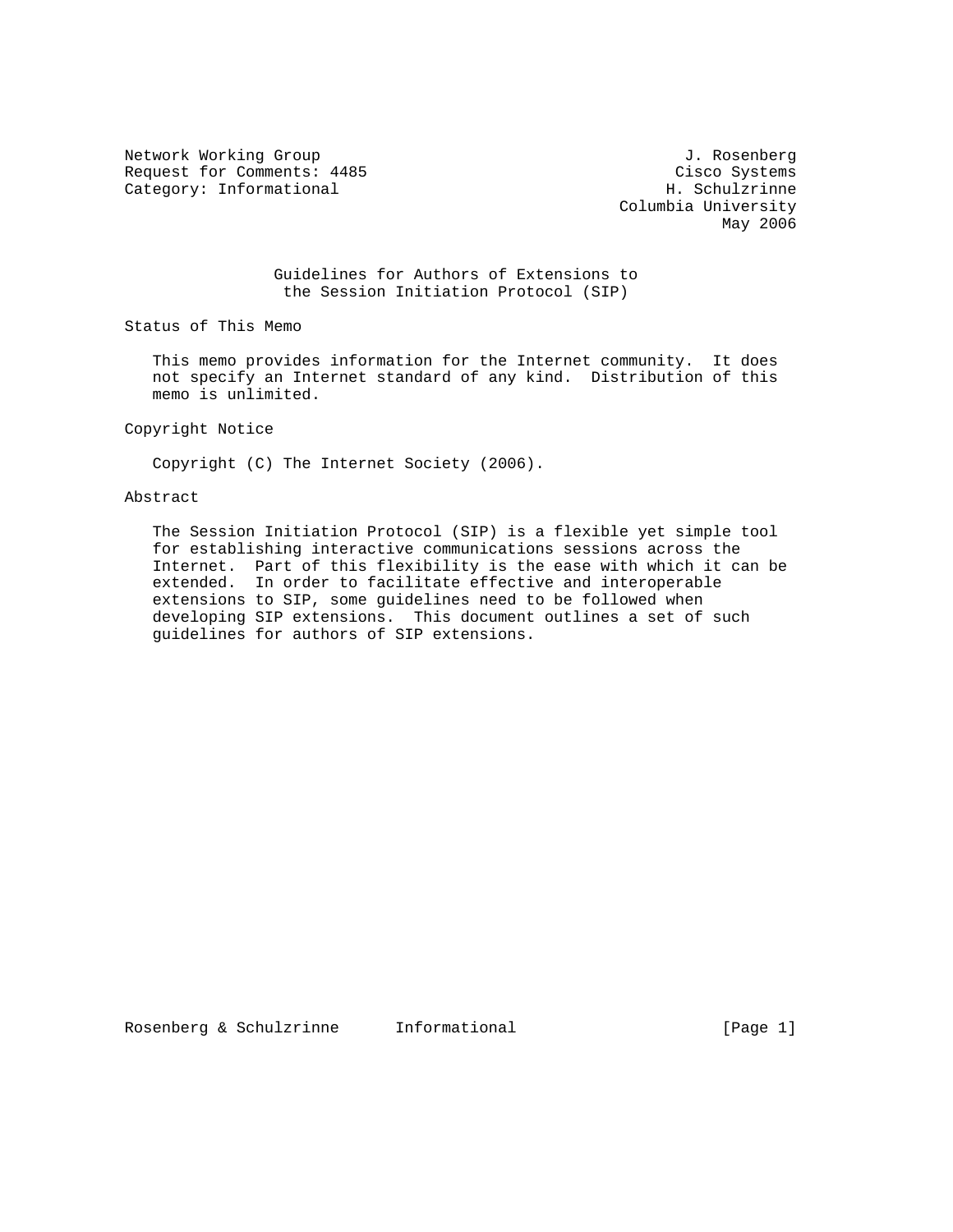# Table of Contents

|                | 4.5. Semantics, Semantics, Semantics 13               |
|----------------|-------------------------------------------------------|
|                |                                                       |
|                |                                                       |
|                | 4.8. IANA Considerations Section 14                   |
|                |                                                       |
|                | 4.10. Additional Considerations for New Methods 16    |
|                | 4.11. Additional Considerations for New Header Fields |
|                |                                                       |
|                | 4.12. Additional Considerations for New Body Types 18 |
| 5 <sub>1</sub> |                                                       |
| 6.             |                                                       |
| 7 <sub>1</sub> |                                                       |
|                |                                                       |
|                |                                                       |
|                |                                                       |

#### 1. Introduction

 The Session Initiation Protocol (SIP) [2] is a flexible yet simple tool for establishing interactive communications sessions across the Internet. Part of this flexibility is the ease with which it can be extended (with new methods, new header fields, new body types, and new parameters), and there have been countless proposals that have been made to do just that. An IETF process has been put into place that defines how extensions are to be made to the SIP protocol [10]. That process is designed to ensure that extensions are made that are appropriate for SIP (as opposed to being done in some other protocol), that these extensions fit within the model and framework provided by SIP and are consistent with its operation, and that these extensions solve problems generically rather than for a specific use case. However, [10] does not provide the technical guidelines needed to assist that process. This specification helps to meet that need.

 This specification first provides a set of guidelines to help decide whether a certain piece of functionality is appropriately done in SIP. Assuming the functionality is appropriate, it then points out

Rosenberg & Schulzrinne Informational (Page 2)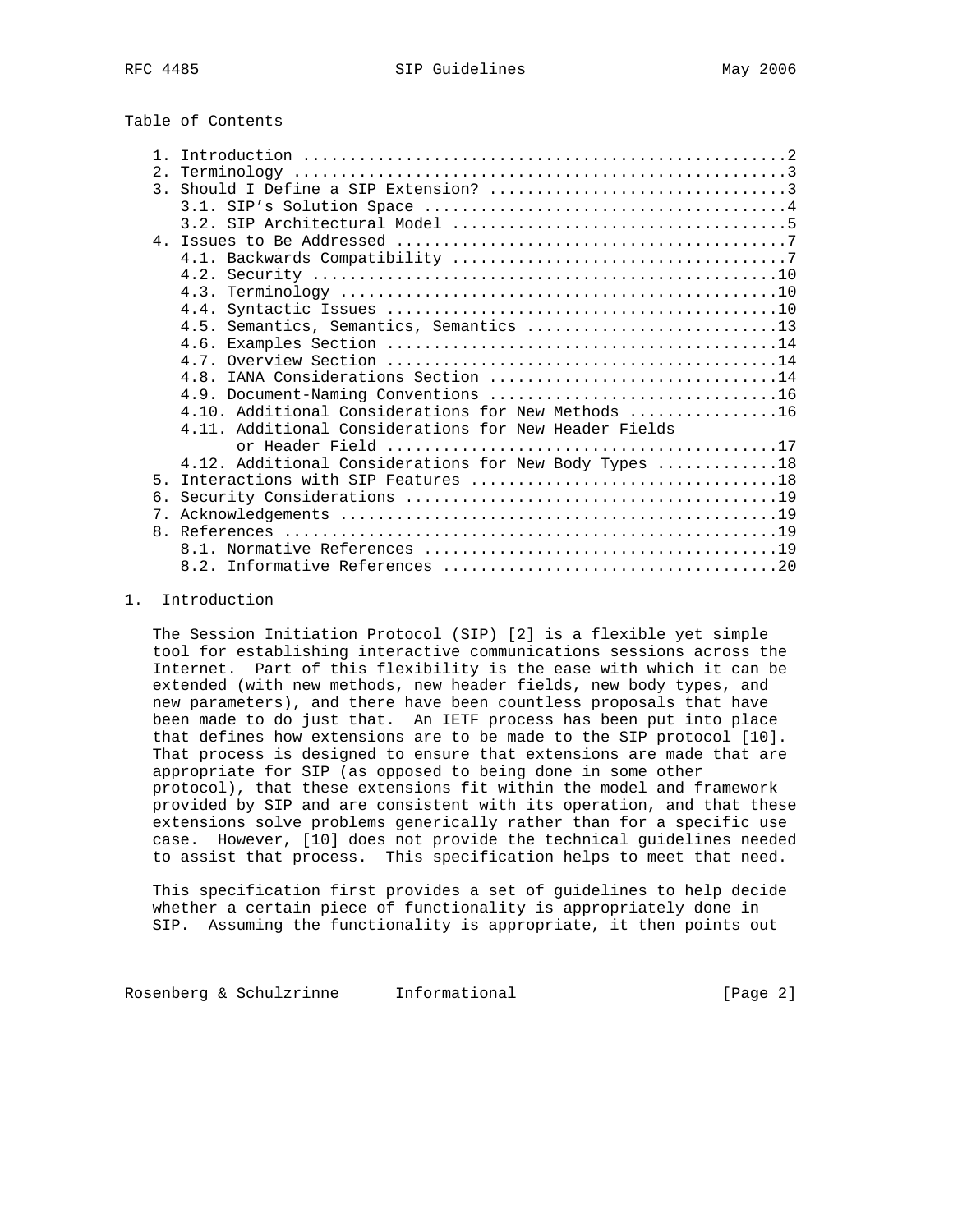RFC 4485 SIP Guidelines May 2006

 issues that extensions should deal with from within their specification. Finally, it discusses common interactions with existing SIP features that often cause difficulties in extensions.

2. Terminology

 In this document, the key words "MUST", "MUST NOT", "REQUIRED", "SHALL", "SHALL NOT", "SHOULD", "SHOULD NOT", "RECOMMENDED", "MAY", and "OPTIONAL" are to be interpreted as described in RFC 2119 [1] and indicate requirement levels for compliant implementations.

3. Should I Define a SIP Extension?

 The first question to be addressed when defining a SIP extension is whether a SIP extension is the best solution to the problem. SIP has been proposed as a solution for numerous problems, including mobility, configuration and management, QoS control, call control, caller preferences, device control, third-party call control, and MPLS path setup, to name a few. Clearly, not every problem can be solved by a SIP extension. More importantly, some problems that could be solved by a SIP extension probably shouldn't.

 To assist engineers in determining whether a SIP extension is an appropriate solution to their problem, we present two broad criteria. First, the problem SHOULD fit into the general purview of SIP's solution space. Secondly, the solution MUST conform to the general SIP architectural model.

 Although the first criteria might seem obvious, we have observed that numerous extensions to SIP have been proposed because some function is needed in a device that also speaks SIP. The argument is generally given that "I'd rather implement one protocol than many". As an example, user agents, like all other IP hosts, need some way to obtain their IP address. This is generally done through DHCP [11]. SIP's multicast registration mechanisms might supply an alternate way to obtain an IP address. This would eliminate the need for DHCP in clients. However, we do not believe such extensions are appropriate. We believe that protocols should be defined to provide specific, narrow functions, rather than be defined for all protocols needed between a pair of devices. The former approach to protocol design yields modular protocols with broad application. It also facilitates extensibility and growth; single protocols can be removed and changed without affecting the entire system. We observe that this approach to protocol engineering mirrors object-oriented software engineering.

 Our second criteria, that the extension must conform to the general SIP architectural model, ensures that the protocol remains manageable and broadly applicable.

Rosenberg & Schulzrinne Informational (Page 3)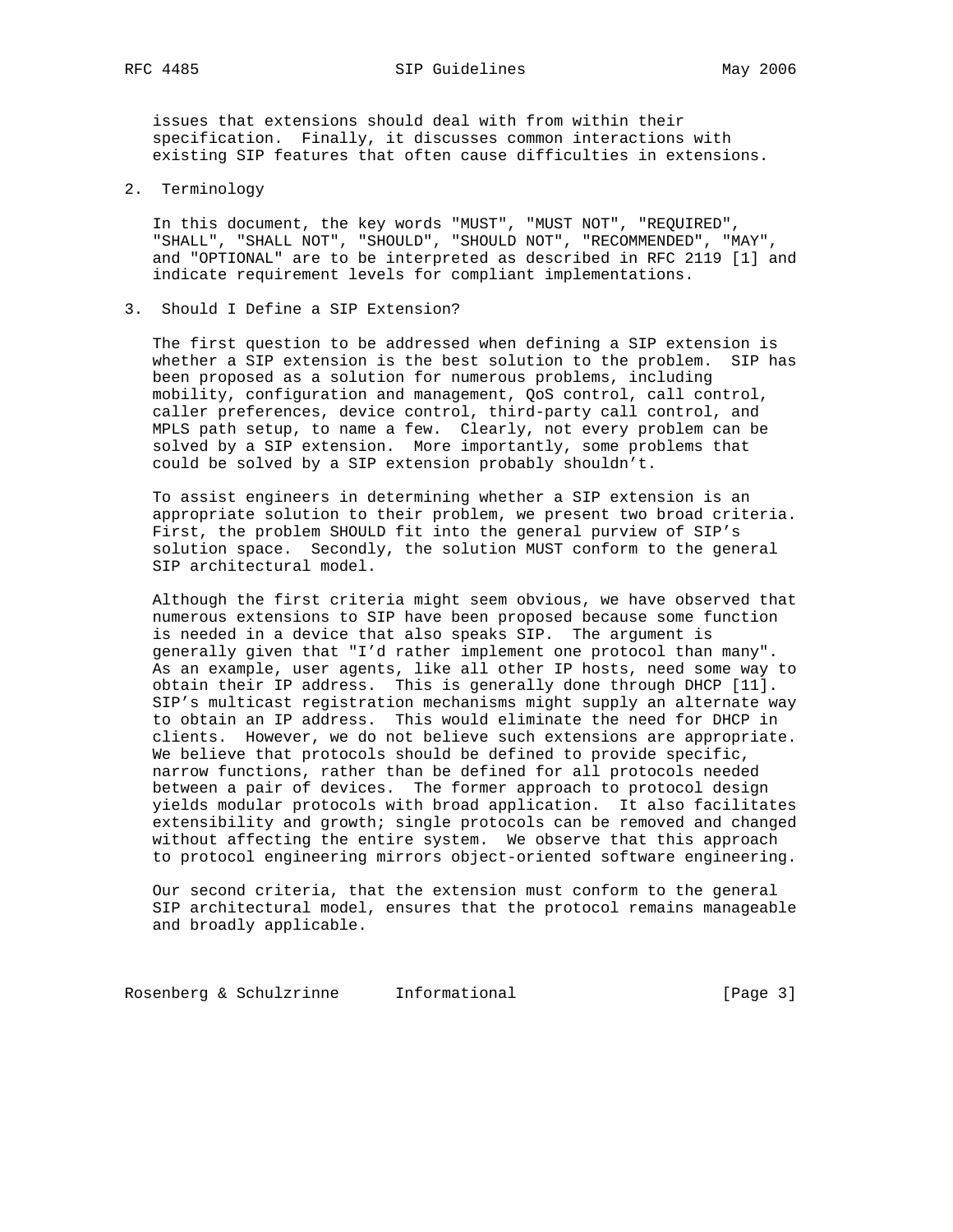#### 3.1. SIP's Solution Space

 In order to evaluate the first criteria, it is necessary to define exactly what SIP's solution space is, and what it is not.

 SIP is a protocol for initiating, modifying, and terminating interactive sessions. This process involves the discovery of users, (or, more generally, entities that can be communicated with, including services, such as voicemail or translation devices) wherever they may be located, so that a description of the session can be delivered to the user. It is assumed that these users or communications entities are mobile, and that their point of attachment to the network changes over time. The primary purpose of SIP is a rendezvous function, to allow a request initiator to deliver a message to a recipient wherever they may be. Such a rendezvous is needed to establish a session, but it can be used for other purposes related to communications, such as querying for capabilities or delivery of an instant message.

 Much of SIP focuses on this discovery and rendezvous component. Its ability to fork, its registration capabilities, and its routing capabilities are all present for the singular purpose of finding the desired user wherever they may be. As such, features and capabilities such as personal mobility, automatic call distribution, and follow-me are well within the SIP solution space.

 Session initiation also depends on the ability of the called party to have enough information about the session itself to make a decision on whether to join. That information includes data about the caller, the purpose for the invitation, and parameters of the session itself. For this reason, SIP includes this kind of information.

 Part of the process of session initiation is the communication of progress and the final results of establishment of the session. SIP provides this information as well.

 SIP itself is independent of the session, and the session description is delivered as an opaque body within SIP messages. Keeping SIP independent of the sessions it initiates and terminates is fundamental. As such, there are many functions that SIP explicitly does not provide. It is not a session management protocol or a conference control protocol. The particulars of the communications within the session are outside of SIP. This includes features such as media transport, voting and polling, virtual microphone passing, chairman election, floor control, and feedback on session quality.

 SIP is not a resource reservation protocol for sessions. This is fundamentally because (1) SIP is independent of the underlying

Rosenberg & Schulzrinne Informational (Page 4)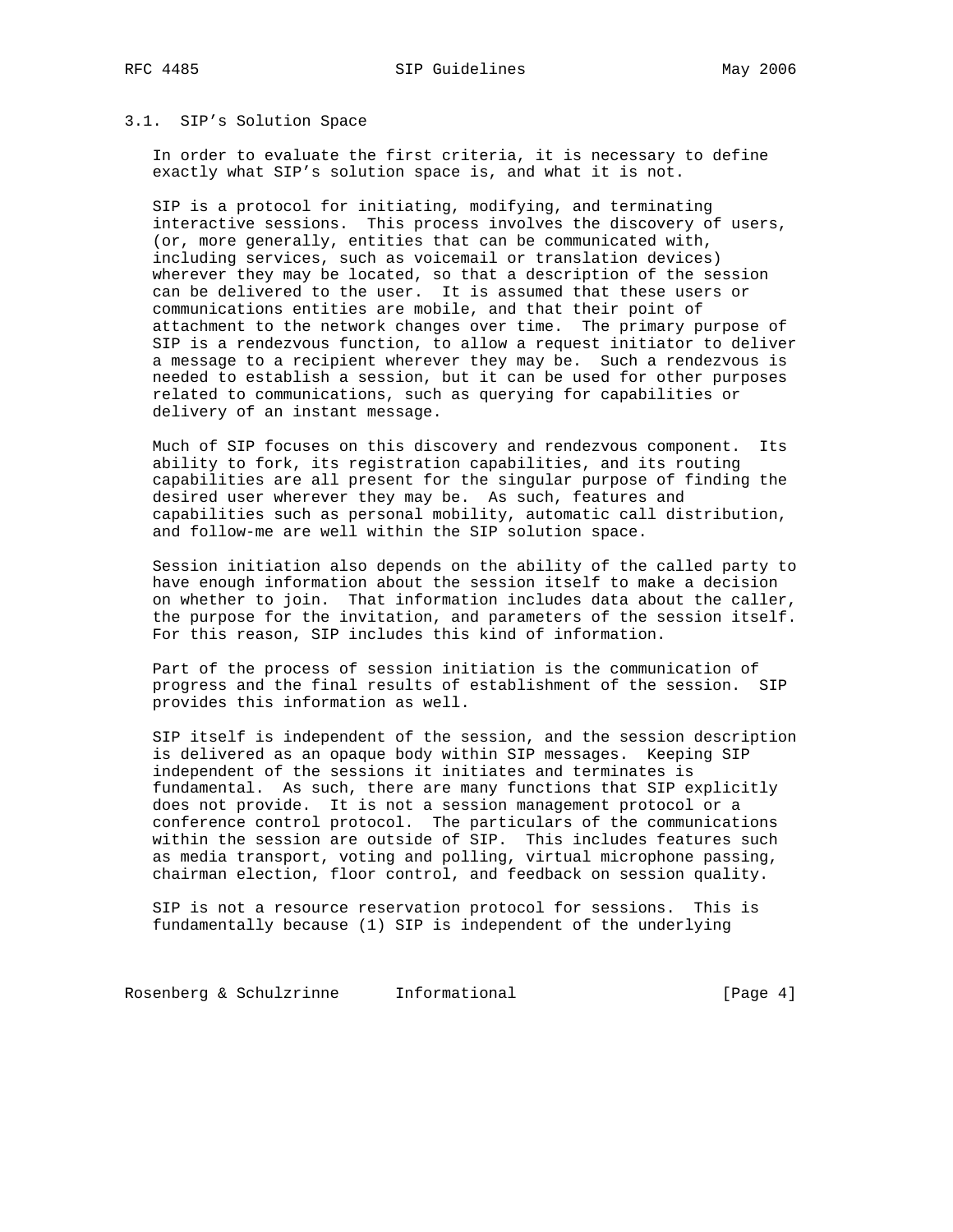session it establishes, and (2) the path of SIP messages is completely independent from the path that session packets may take. The path independence refers to paths within a provider's network and the set of providers itself. For example, it is perfectly reasonable for a SIP message to traverse a completely different set of autonomous systems than the audio in a session SIP establishes.

 SIP is not a general purpose transfer protocol. It is not meant to send large amounts of data unrelated to SIP's operation. It is not meant as a replacement for HTTP. This is not to say that carrying payloads in SIP messages is never a good thing; in many cases, the data is very much related to SIP's operation. In those cases, congestion-controlled transports end-to-end are critical.

 SIP is not meant to be a general Remote Procedure Call (RPC) mechanism. None of its user discovery and registration capabilities are needed for RPC, and neither are most of its proxy functions.

 SIP is not meant to be used as a strict Public Switched Telephone Network (PSTN) signaling replacement. It is not a superset of the Integrated Services Digital Network (ISDN) User Part (ISUP). Although it can support gatewaying of PSTN signaling and can provide many features present in the PSTN, the mere existence of a feature or capability in the PSTN is not a justification for its inclusion in SIP. Extensions needed to support telephony MUST meet the other criteria described here.

 SIP is a poor control protocol. It is not meant to be used for one entity to tell another to pick up or answer a phone, to send audio using a particular codec, or to provide a new value for a configuration parameter. Control protocols have different trust relationships from that assumed in SIP and are more centralized in architecture than SIP is, as SIP is a very distributed protocol.

 There are many network layer services needed to make SIP function. These include quality of service, mobility, and security, among others. Rather than build these capabilities into SIP itself, they SHOULD be developed outside of SIP and then used by it. Specifically, any protocol mechanisms that are needed by SIP, but that are also needed by many other application layer protocols SHOULD NOT be addressed within SIP.

3.2. SIP Architectural Model

 We describe here some of the primary architectural assumptions that underlie SIP. Extensions that violate these assumptions should be examined more carefully to determine their appropriateness for SIP.

Rosenberg & Schulzrinne Informational (Page 5)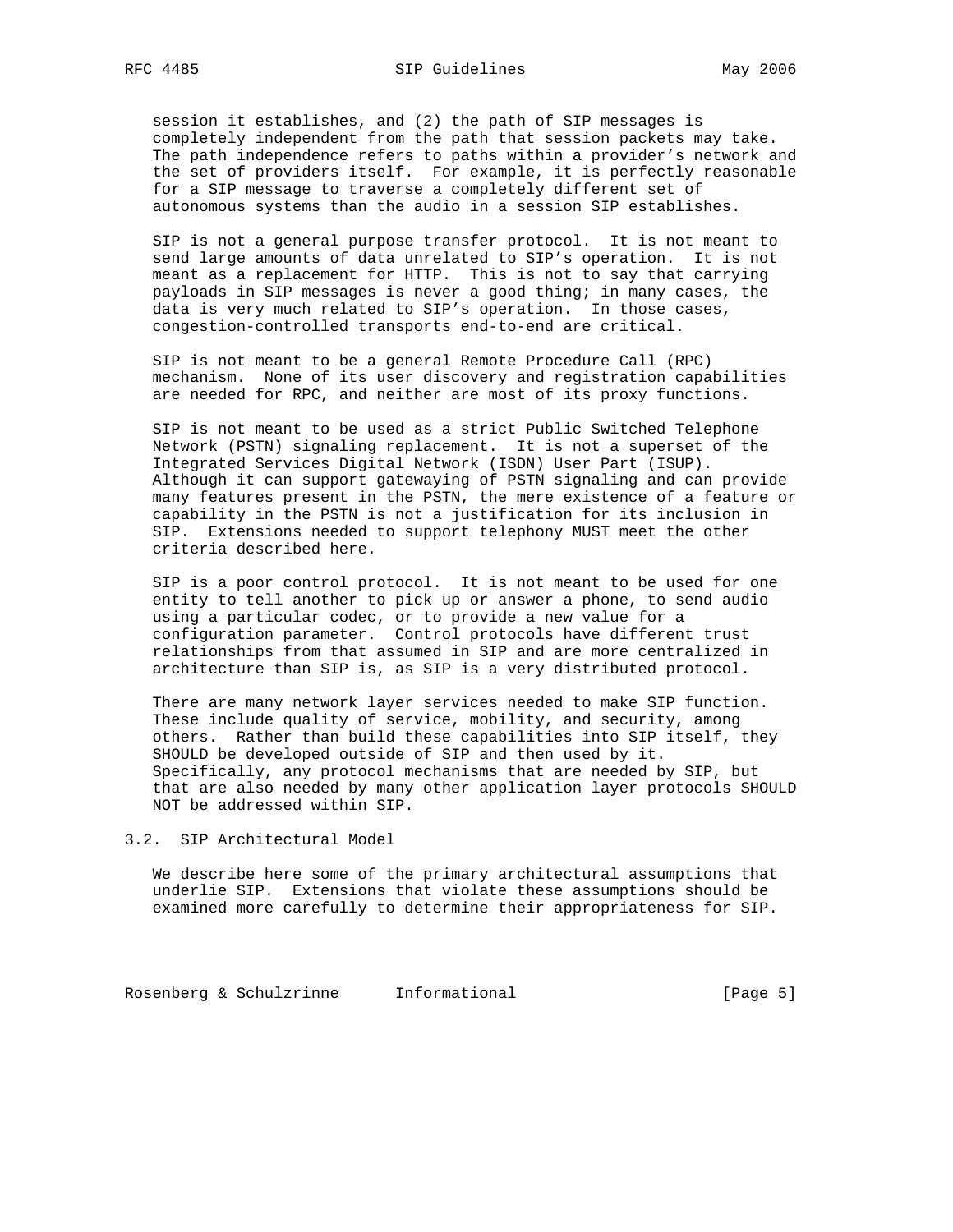- Session independence: SIP is independent of the session it establishes. This includes the type of session, be it audio, video, game, chat session, or virtual reality. SIP operation SHOULD NOT depend on some characteristic of the session. SIP is not specific to voice only. Any extensions to SIP MUST consider the application of SIP to a variety of different session types.
- SIP and Session path independence: We have already touched on this once, but it is worth noting again. The set of routers, networks, and/or autonomous systems traversed by SIP messages are unrelated to the set of routers, networks, and/or autonomous systems traversed by session packets. They may be the same in some cases, but it is fundamental to SIP's architecture that they need not be the same. Standards-track extensions MUST NOT be defined that work only when the signaling and session paths are coupled. Non standard P-header extensions [10] are required for any extension that only works in such a case.
- Multi-provider and multi-hop: SIP assumes that its messages will traverse the Internet. That is, SIP works through multiple networks administered by different providers. It is also assumed that SIP messages traverse many hops (where each hop is a proxy). Extensions MUST NOT work only under the assumption of a single hop or specialized network topology. They SHOULD avoid the assumption of a single SIP provider (but see the use of P-Headers, per RFC 3427 [10]).
- Transactional: SIP is a request/response protocol, possibly enhanced with intermediate responses. Many of the rules of operation in SIP are based on general processing of requests and responses. This includes the reliability mechanisms, routing mechanisms, and state maintenance rules. Extensions SHOULD NOT add messages that are not within the request-response model.
- Proxies can ignore bodies: In order for proxies to scale well, they must be able to operate with minimal message processing. SIP has been engineered so that proxies can always ignore bodies. Extensions SHOULD NOT require proxies to examine bodies.
- Proxies don't need to understand the method: Processing of requests in proxies does not depend on the method, except for the well known methods INVITE, ACK, and CANCEL. This allows for extensibility. Extensions MUST NOT define new methods that must be understood by proxies.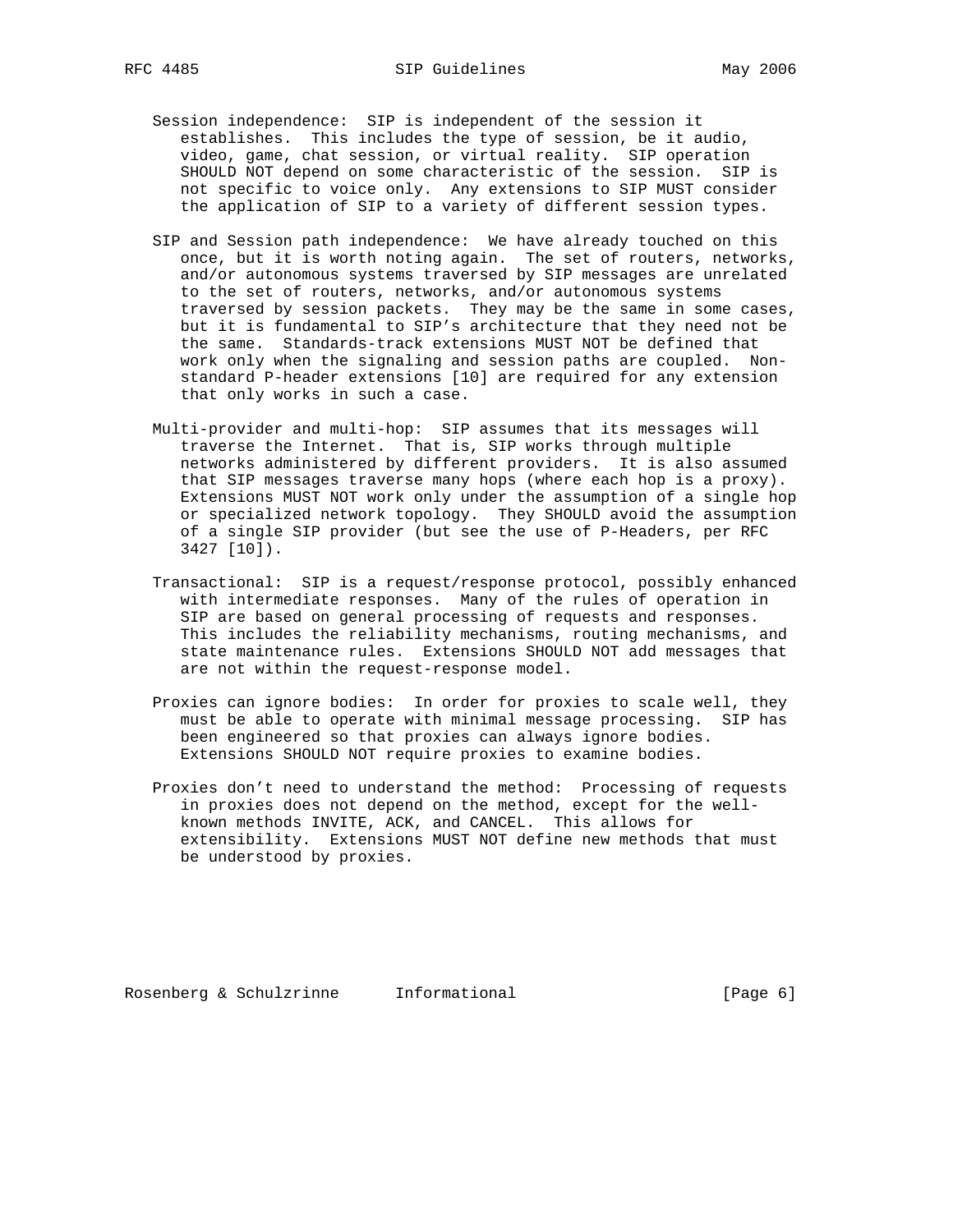- INVITE messages carry full state: An initial INVITE message for a session is nearly identical (the exception is the tag) to a re- INVITE message to modify some characteristic of the session. This full state property is fundamental to SIP and is critical for robustness of SIP systems. Extensions SHOULD NOT modify INVITE processing such that data spanning multiple INVITEs must be collected in order to perform some feature.
- Generality over efficiency: Wherever possible, SIP has favored general-purpose components rather than narrow ones. If some capability is added to support one service but a slightly broader capability can support a larger variety of services (at the cost of complexity or message sizes), the broader capability SHOULD be preferred.
- The Request URI is the primary key for forwarding: Forwarding logic at SIP servers depends primarily on the request URI (this is different from request routing in SIP, which uses the Route header fields to pass a request through intermediate proxies). It is fundamental to the operation of SIP that the request URI indicate a resource that, under normal operations, resolves to the desired recipient. Extensions SHOULD NOT modify the semantics of the request URI.
- Heterogeneity is the norm: SIP supports heterogeneous devices. It has built-in mechanisms for determining the set of overlapping protocol functionalities. Extensions SHOULD NOT be defined that only function if all devices support the extension.
- 4. Issues to Be Addressed

 Given an extension has met the litmus tests in the previous section, there are several issues that all extensions should take into consideration.

4.1. Backward Compatibility

 One of the most important issues to consider is whether the new extension is backward compatible with baseline SIP. This is tightly coupled with how the Require, Proxy-Require, and Supported header fields are used.

 If an extension consists of new header fields or header field parameters inserted by a user agent in a request with an existing method, and the request cannot be processed reasonably by a proxy and/or user agent without understanding the header fields or parameters, the extension MUST mandate the usage of the Require and/or Proxy-Require header fields in the request. These extensions

Rosenberg & Schulzrinne Informational (Page 7)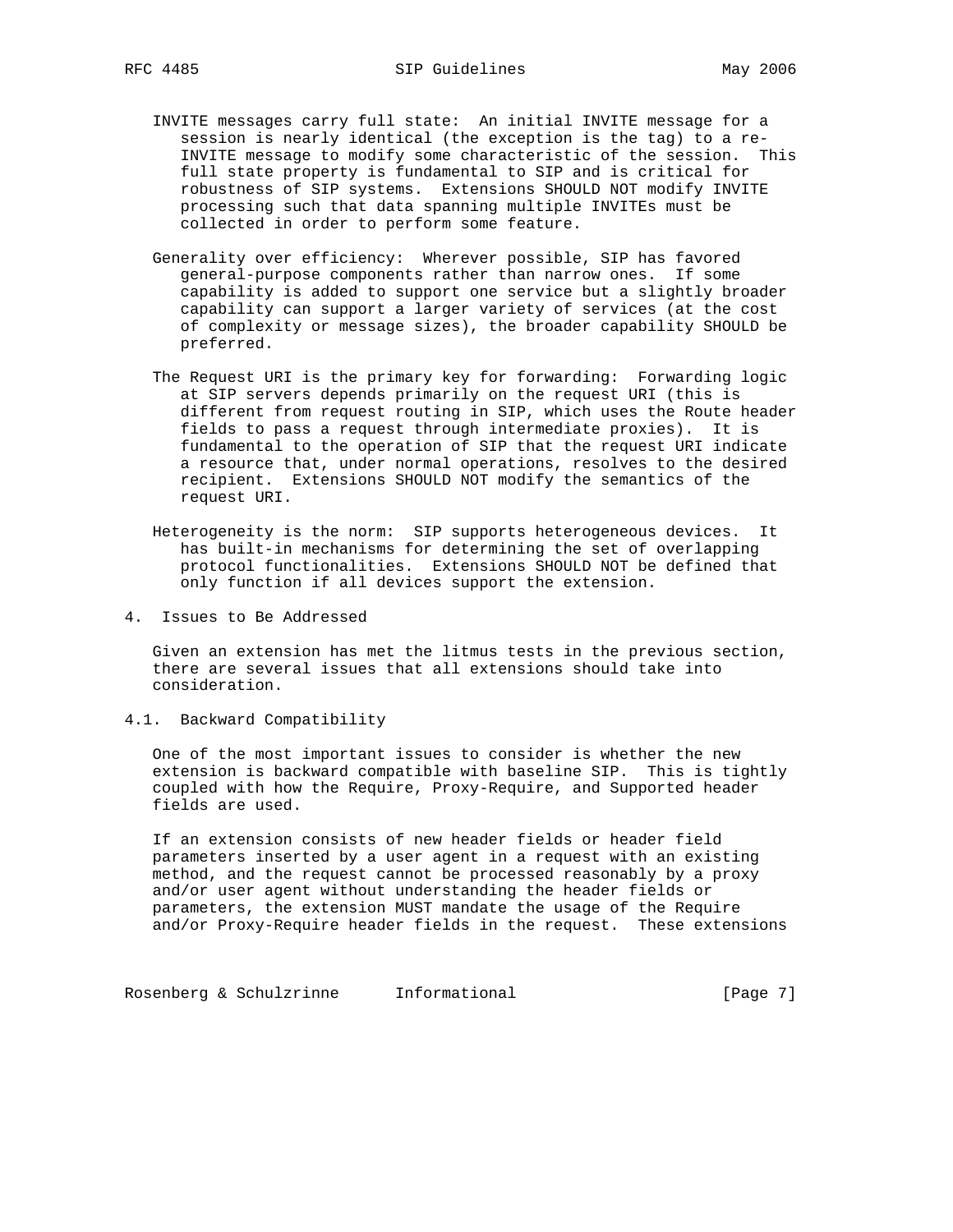are not backwards compatible with SIP. The result of mandating usage of these header fields means that requests cannot be serviced unless the entities being communicated with also understand the extension. If some entity does not understand the extension, the request will be rejected. The UAC can then handle this in one of two ways. In the first, the request simply fails, and the service cannot be provided. This is basically an interoperability failure. In the second case, the UAC retries the request without the extension. This will preserve interoperability, at the cost of a "dual stack" implementation in a UAC (processing rules for operation with and without the extension). As the number of extensions increases, this leads to an exponential explosion in the sets of processing rules a UAC may need to implement. The result is excessive complexity.

 Because of the possibility of interoperability and complexity problems that result from the usage of Require and Proxy-Require, we believe the following guidelines are appropriate:

- o The usage of these header fields in requests for basic SIP services (in particular, session initiation and termination) is NOT RECOMMENDED. The less frequently a particular extension is needed in a request, the more reasonable it is to use these header fields.
- o The Proxy-Require header field SHOULD be avoided at all costs. The failure likelihood in an individual proxy stays constant, but the path failure grows exponentially with the number of hops. On the other hand, the Require header field only mandates that a single entity, the UAS, support the extension. Usage of Proxy-Require is thus considered exponentially worse than usage of the Require header field.
- o If either Require or Proxy-Require are used by an extension, the extension SHOULD discuss how to fall back to baseline SIP operation if the request is rejected with a 420 response.

 Extensions that define new methods do not need to use the Require header field. SIP defines mechanisms that allow a UAC to know whether a new method is understood by a UAS. This includes both the OPTIONS request and the 405 (Method Not Allowed) response with the Allow header field. It is fundamental to SIP that proxies need not understand the semantics of a new method in order to process it. If an extension defines a new method that must be understood by proxies in order to be processed, a Proxy-Require header field is needed. As discussed above, these kinds of extensions are frowned upon.

 In order to achieve backwards compatibility for extensions that define new methods, the Allow header field is used. There are two

Rosenberg & Schulzrinne Informational (Page 8)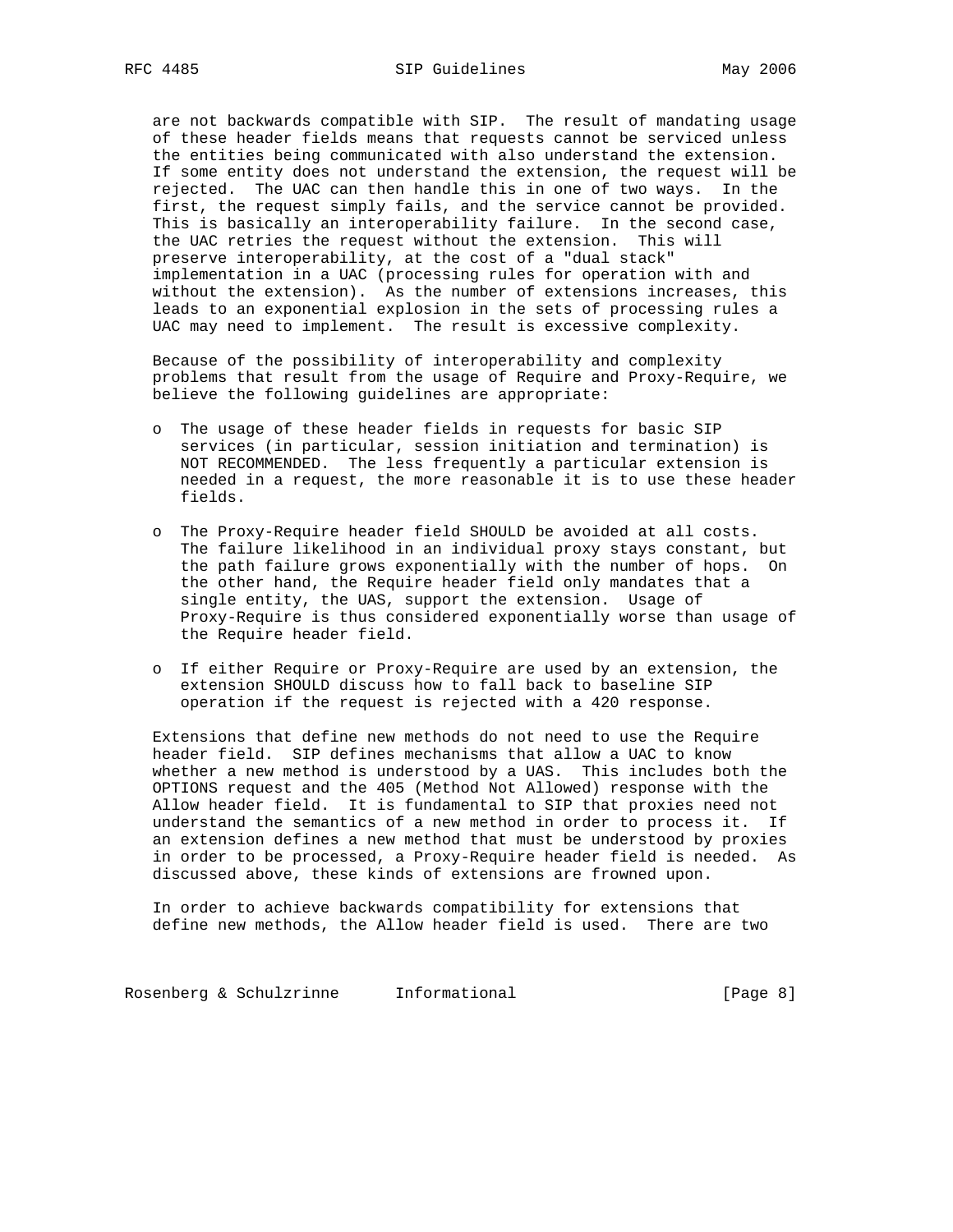types of new methods - those that are used for established dialogs (initiated by INVITE, for example), and those that are sent as the initial request to a UA. Since INVITE and its response both SHOULD contain an Allow header field, a UA can readily determine whether the new method can be supported within the dialog. For example, once an INVITE dialog is established, a user agent could determine whether the REFER method [12] is supported if it is present in an Allow header field. If it wasn't, the "transfer" button on the UI could be "greyed out" once the call is established.

 Another type of extension is that which requires a proxy to insert header fields or header field parameters into a request as it traverses the network, or for the UAS to insert header fields or header field parameters into a response. For some extensions, if the UAC or UAS does not understand these header fields, the message can still be processed correctly. These extensions are completely backwards compatible.

 Most other extensions of this type require that the server only insert the header field or parameter if it is sure the client understands it. In this case, these extensions will need to make use of the Supported request header field mechanism. This mechanism allows a server to determine if the client can understand some extension, so that it can apply the extension to the response. By their nature, these extensions may not always be able to be applied to every response.

 If an extension requires a proxy to insert a header field or parameter into a request and this header field or parameter needs to be understood by both UAC and UAS to be executed correctly, a combination of the Require and the Supported mechanism will need to be used. The proxy can insert a Require header field into the request if the Supported header field is present. An example of such an extension is the SIP Session Timer [13].

 Yet another type of extension is that which defines new body types to be carried in SIP messages. According to the SIP specification, bodies must be understood by user agents in order to process a request. As such, the interoperability issues are similar to new methods. However, the Content-Disposition header field has been defined to allow a client or server to indicate that the message body is optional [2]. Extensions that define or require new body types SHOULD make them optional for the user agent to process.

 When a body must be understood to properly process a request or response, it is preferred that the sending entity know ahead of time whether the new body is understood by the recipient. For requests that establish a dialog, inclusion of Accept in the request and its

Rosenberg & Schulzrinne Informational (Page 9)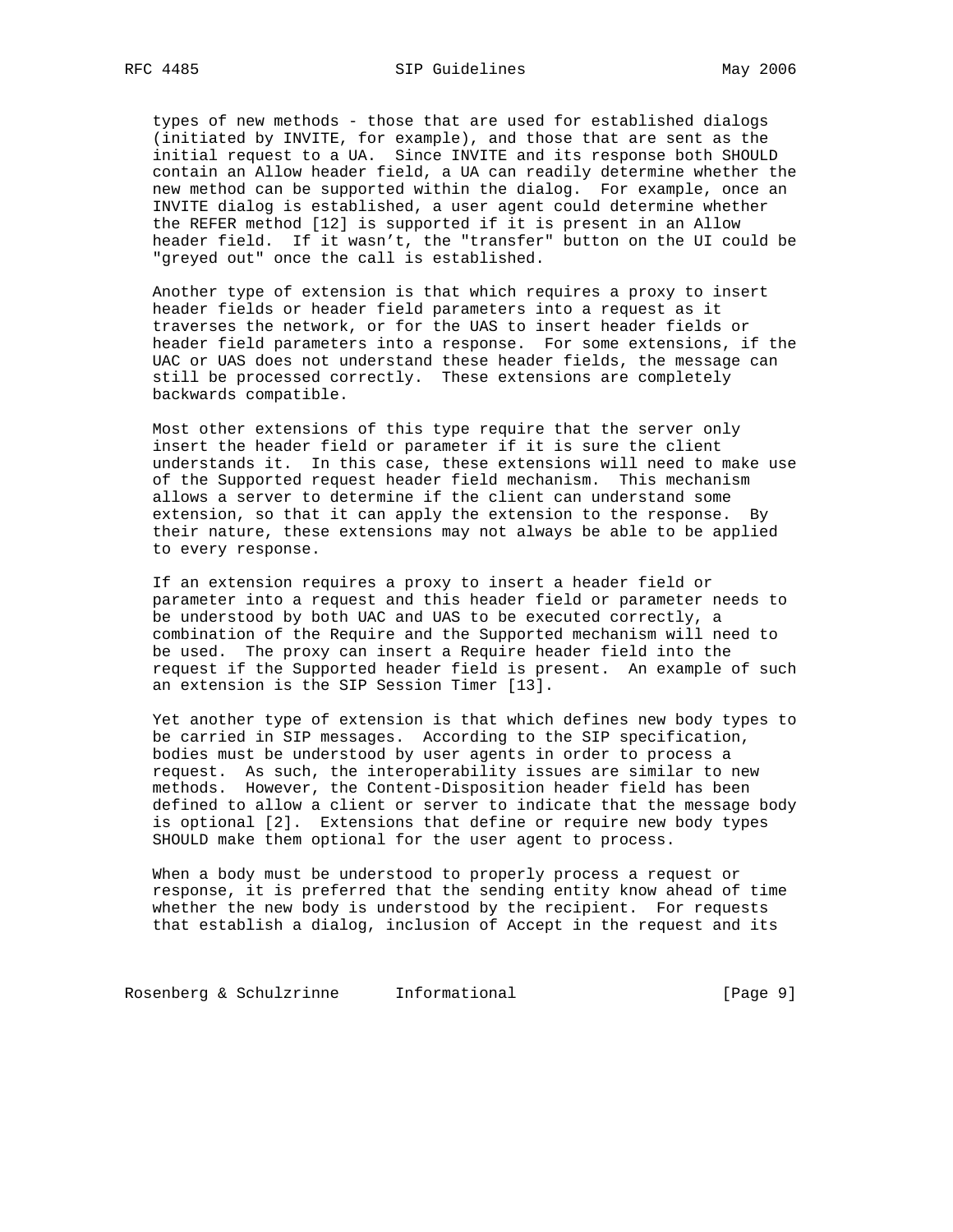RFC 4485 SIP Guidelines May 2006

 success responses is RECOMMENDED. This will allow both parties to determine what body types are supported by their peers. Subsequent messaging between the peers would then only include body types that were indicated as being understood.

## 4.2. Security

 Security is an important component of any protocol. Designers of SIP extensions need to carefully consider if additional security requirements are required over those described in RFC 3261. Frequently, authorization requirements and requirements for end-to end integrity are the most overlooked.

 SIP extensions MUST consider how (or if) they affect usage of the general SIP security mechanisms. Most extensions should not require any new security capabilities beyond general-purpose SIP. If they do, it is likely that the security mechanism has more general-purpose application and should be considered an extension in its own right.

 Overall system security requires that both the SIP signaling and the media sessions it established be secured. The media sessions normally use their own security techniques, which are quite distinct from those used by SIP itself. Extensions should take care not to conflate the two. However, specifications that define extensions that impact the media sessions in any way SHOULD consider the interactions between SIP and session security mechanisms.

## 4.3. Terminology

 RFC 3261 has an extensive terminology section that defines terms such as caller, callee, user agent, and header field. All SIP extensions MUST conform to this terminology. They MUST NOT define new terms that describe concepts already defined by a term in another SIP specification. If new terminology is needed, it SHOULD appear in a separate section towards the beginning of the document.

 Careful attention must be paid to the actual usage of terminology. Many documents misuse the terms header, header field, and header field values, for example. Document authors SHOULD do a careful review of their documents for proper usage of these terms.

## 4.4. Syntactic Issues

 Extensions that define new methods SHOULD use all capitals for the method name. Method names SHOULD be shorter than 10 characters and SHOULD attempt to convey the general meaning of the request. Method names are case sensitive, and therefore, strictly speaking, they don't have to be capitalized. However, using capitalized method

Rosenberg & Schulzrinne Informational (Page 10)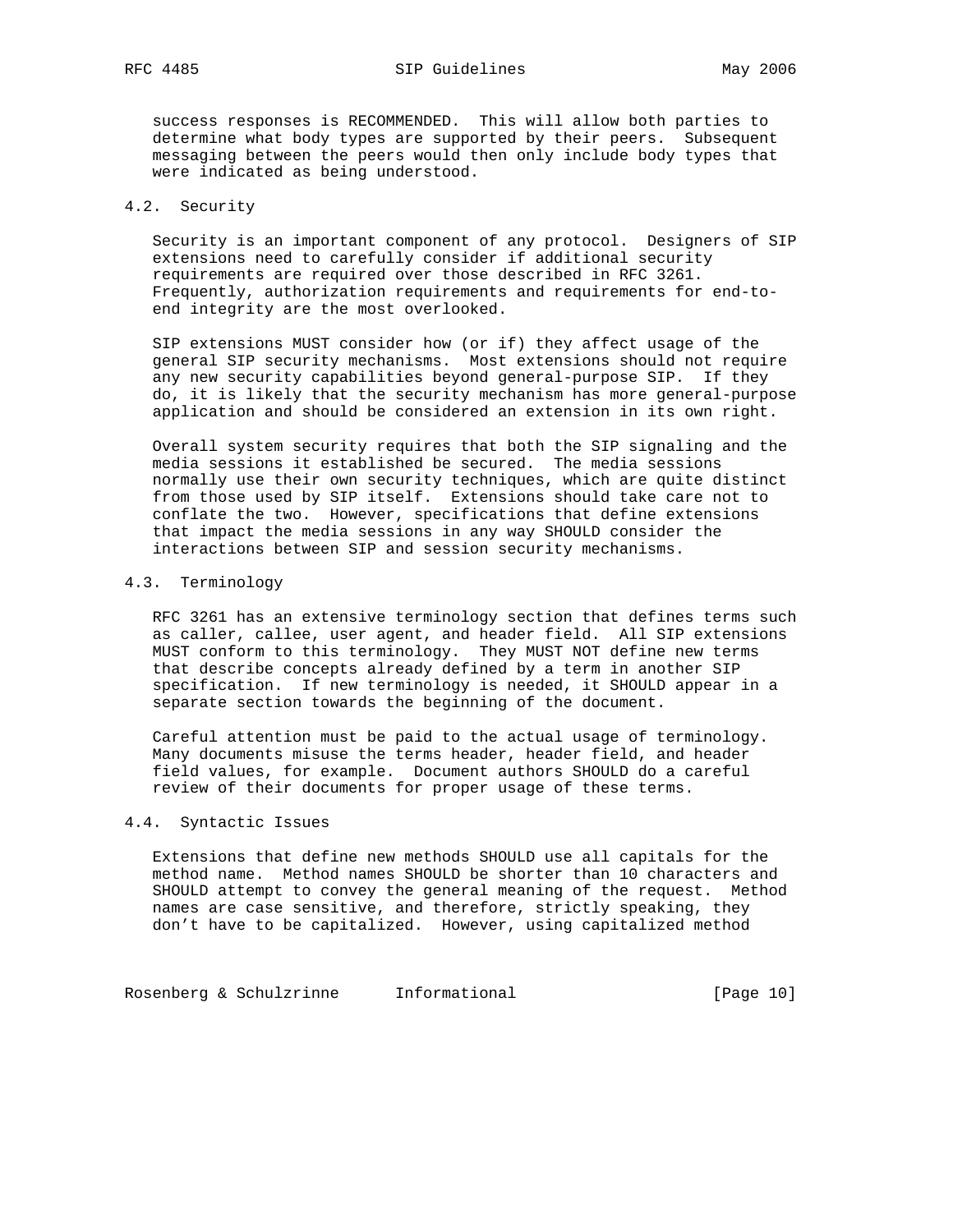names keeps with a long-standing convention in SIP and many similar protocols, such as HTTP [15] and RTSP [16].

 Extensions that define new header fields that are anticipated to be heavily used MAY define a compact form if those header fields are more than six characters. "Heavily used" means that the percentage of all emitted messages that contain that header field is over thirty percent. Usage of compact forms in these cases is only a MAY because there are better approaches for reducing message overhead [20]. Compact header fields MUST be a single character. When all 26 characters are exhausted, new compact forms will no longer be defined. Header field names are defined by the "token" production in RFC 3261, Section 25.1, and thus include the upper and lowercase letters, the digits 0 through 9, the HYPHEN-MINUS (-), FULL STOP (.), EXCLAMATION MARK (!), PERCENT SIGN (%), ASTERISK (\*), LOW LINE (\_), PLUS SIGN  $(+)$ , GRAVE ACCENT  $(')$ , APOSTROPHE  $(')$ , and TILDE  $(')$ . They SHOULD be descriptive but reasonably brief. Although header field names are case insensitive, a single common capitalization SHOULD be used throughout the document. It is RECOMMENDED that each English word present in the header field name have its first letter capitalized. For example, "ThisIsANewHeader".

As an example, the following are poor choices for header field names:

 ThisIsMyNewHeaderThatDoesntDoVeryMuchButItHasANiceName  $--.$ ! $A$ Function

 Case sensitivity of parameters and values is a constant source of confusion, a difficulty that plagued RFC 2543 [17]. This has been simplified through the usage of the BNF constructs of RFC 4234 [5], which have clear rules of case sensitivity and insensitivity. Therefore, the BNF for an extension completely defines the matching rules.

 Extensions MUST be consistent with the SIP conventions for case sensitivity. Methods MUST be case sensitive. Header field names MUST be case insensitive. Header field parameter names MUST be case insensitive. Header field values and parameter values are sometimes case sensitive, and sometimes case insensitive. However, generally, they SHOULD be case insensitive. Defining a case-sensitive component requires explicitly listing each character through its ASCII code.

 Extensions that contain freeform text MUST allow that text to be UTF-8, as per the IETF policies on character set usage [3]. This ensures that SIP remains an internationalized standard. As a general guideline, freeform text is never needed by programs to perform protocol processing. It is usually entered by and displayed to the

Rosenberg & Schulzrinne Informational (Page 11)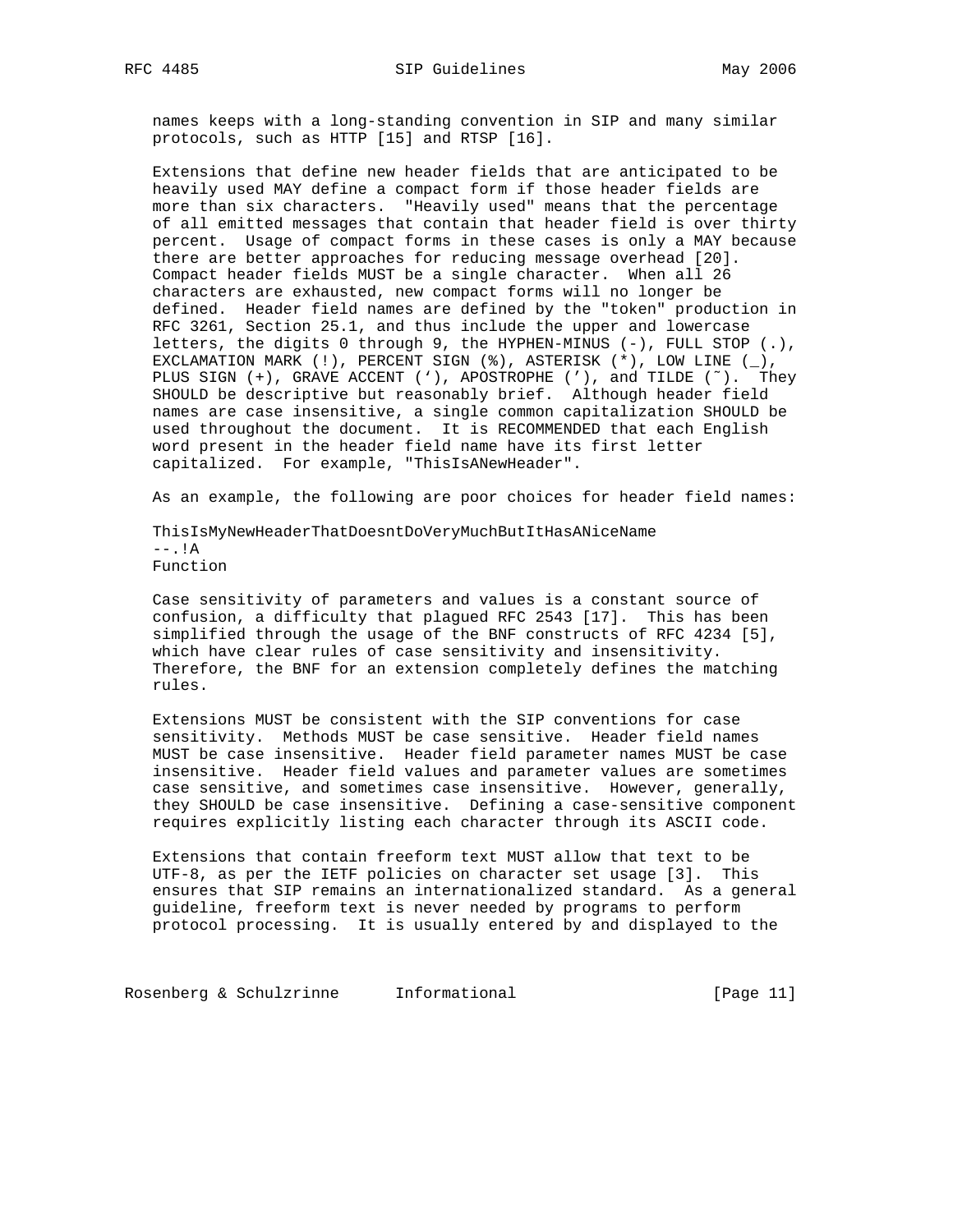user. If an extension uses a parameter that can contain UTF-8 encoded characters, and that extension requires a comparison to be made of this parameter to other parameters, the comparison MUST be case sensitive. Case-insensitive comparison rules for UTF-8 text are, at this time, impossible and MUST be avoided.

 Extensions that make use of dates MUST use the SIP-Date BNF defined in RFC 3261. No other date formats are allowed. However, the usage of absolute dates to determine intervals (for example, the time at which some timer fires) is NOT RECOMMENDED. This is because it requires synchronized time between peers, and this is frequently not the case. Therefore, relative times, expressed in numbers of seconds, SHOULD be used.

 Extensions that include network-layer addresses SHOULD permit dotted quad IPv4 addresses, IPv6 addresses in the format described in [4], and domain names.

 Extensions that have header fields containing URIs SHOULD be explicit about which URI schemes can be used in that header field. Header fields SHOULD allow the broadest set of URI schemes possible that are a match for the semantics of the header field.

 Header fields MUST follow the standard formatting for SIP, defined as follows:

| header       | = header-name HCOLON header-value         |
|--------------|-------------------------------------------|
|              | *(COMMA header-value)                     |
| header-name  | = token                                   |
| header-value | = value * (SEMI value-parameter)          |
|              | value-parameter = token [EQUAL gen-value] |
| qen-value    | = token / host / quoted-string            |
| value        | = token / host / quoted-string            |

 In some cases, this form is not sufficient. That is the case for header fields that express descriptive text meant for human consumption. An example is the Subject header field in SIP [2]. In this case, an alternate form is:

header = header-name HCOLON [TEXT-UTF8-TRIM]

 Developers of extensions SHOULD allow for extension parameters in their header fields.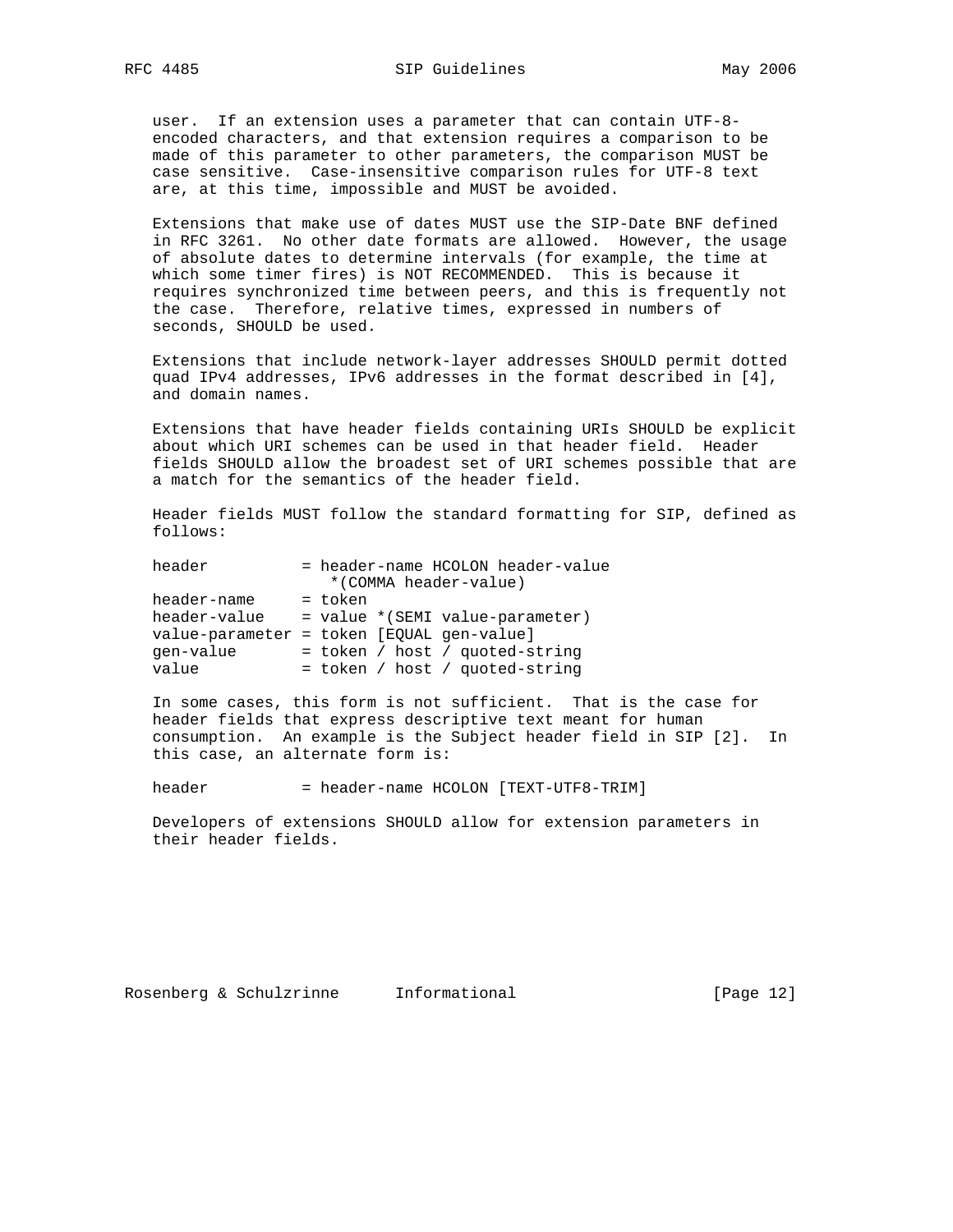Header fields that contain a list of URIs SHOULD follow the same syntax as the Contact header field in SIP. Implementors are also encouraged to wrap these URI in angle brackets, "<" and ">", at all times. We have found this to be a frequently misimplemented feature.

 Beyond the compact form, there is no need to define compressed versions of header field values. Compression of SIP messages SHOULD be handled at lower layers, for example, using IP payload compression [18] or signalling compression [20].

 Syntax for header fields is expressed in Augmented Backus-Naur Form and MUST follow the format of RFC 4234 [5]. Extensions MUST make use of the primitive components defined in RFC 3261 [2]. If the construction for a BNF element is defined in another specification, it is RECOMMENDED that the construction be referenced rather than copied. The reference SHOULD include both the document and section number. All BNF elements must be either defined or referenced.

 It is RECOMMENDED that BNF be collected into a single section near the end of the document.

 All tokens and quoted strings are separated by explicit linear white space. Linear white space, for better or worse, allows for line folding. Extensions MUST NOT define new header fields that use alternate linear white space rules.

 All SIP extensions MUST verify that any BNF productions that they define in their grammar do not conflict with any existing grammar defined in other SIP standards-track specifications.

### 4.5. Semantics, Semantics, Semantics

 Developers of protocols often get caught up in syntax issues, without spending enough time on semantics. The semantics of a protocol are far more important. SIP extensions MUST clearly define the semantics of the extensions. Specifically, the extension MUST specify the behaviors expected of a UAC, UAS, and proxy in processing the extension. This is often best described by having separate sections for each of these three elements. Each section SHOULD step through the processing rules in temporal order of the most common messaging scenario.

 Processing rules generally specify actions to be taken (in terms of messages to be sent, variables to be stored, and rules to be followed) on receipt of messages and expiration of timers. If an action requires transmission of a message, the rule SHOULD outline requirements for insertion of header fields or other information in the message.

Rosenberg & Schulzrinne Informational (Page 13)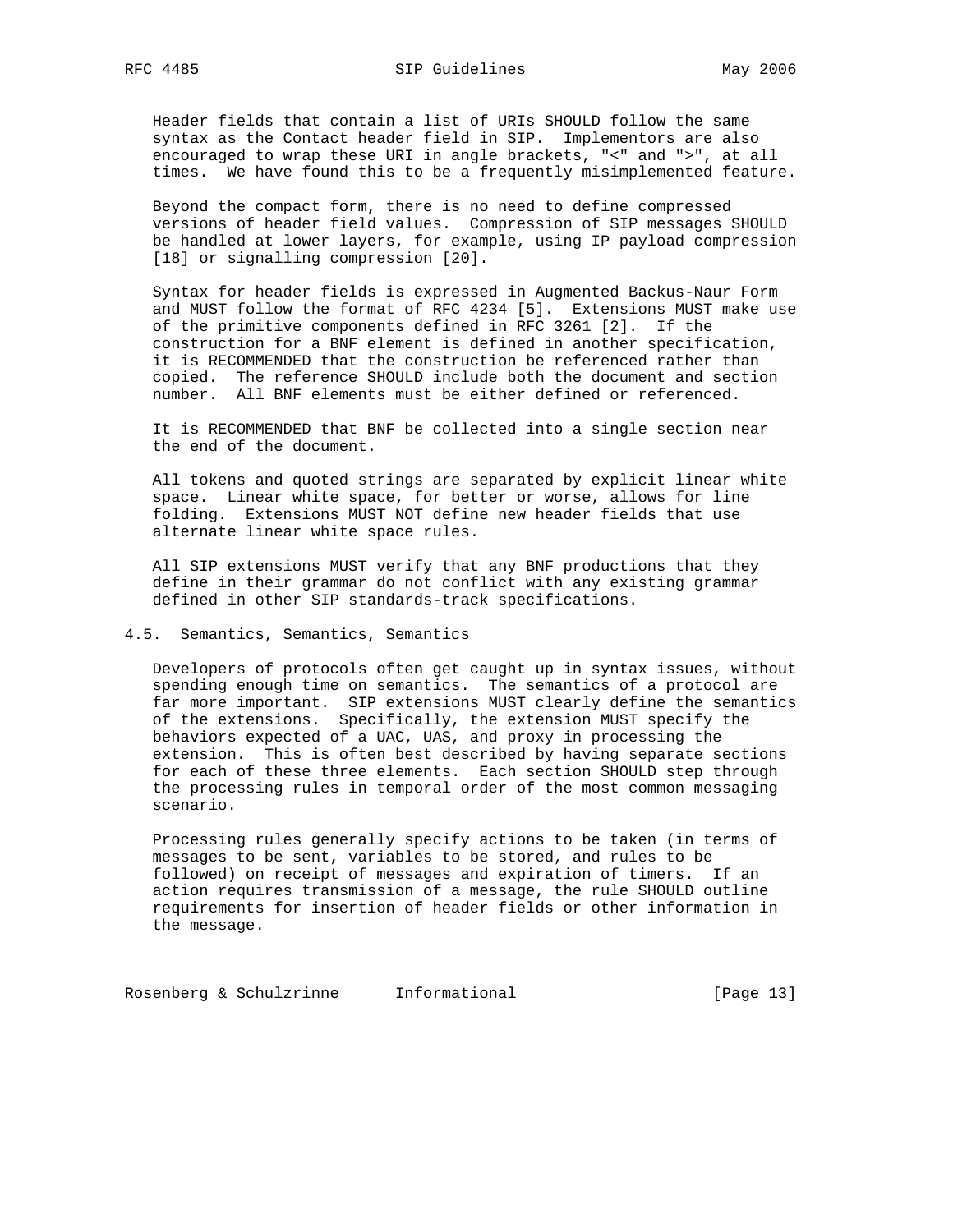The extension SHOULD specify procedures to be taken in exceptional conditions that are recoverable, or that require some kind of user intervention. Handling of unrecoverable errors does not require specification.

### 4.6. Examples Section

 The specification SHOULD contain a section that gives examples of call flows and message formatting. Extensions that define substantial new syntax SHOULD include examples of messages containing that syntax. Examples of message flows should be given to cover common cases and at least one failure or unusual case.

 For an example of how to construct a good examples section, see the message flows and message formatting defined in the Basic Call Flows specification [21]. Note that complete messages SHOULD be used. Be careful to include tags, Via header fields (with the branch ID cookie), Max-Forwards, Content-Lengths, Record-Route, and Route header fields. Example INVITE messages MAY omit session descriptions, and Content-Length values MAY be set to "..." to indicate that the value is not provided. However, the specification MUST explicitly call out the meaning of the "..." and explicitly indicate that session descriptions were not included.

## 4.7. Overview Section

 Too often, extension documents dive into detailed syntax and semantics without giving a general overview of operation. This makes understanding of the extension harder. It is RECOMMENDED that extensions have a protocol overview section that discusses the basic operation of the extension. Basic operation usually consists of the message flow, in temporal order, for the most common case covered by the extension. The most important processing rules for the elements in the call flow SHOULD be mentioned. Usage of the RFC 2119 [1] terminology in the overview section is NOT RECOMMENDED, and the specification should explicitly state that the overview is tutorial in nature only. This section SHOULD expand all acronyms, even those common in SIP systems, and SHOULD be understandable to readers who are not SIP experts. [27] provides additional guidance on writing good overview sections.

## 4.8. IANA Considerations Section

 Documents that define new SIP extensions will invariably have IANA Considerations sections.

 If your extension is defining a new event package, you MUST register that package. RFC 3265 [6] provides the registration template. See

Rosenberg & Schulzrinne Informational (Page 14)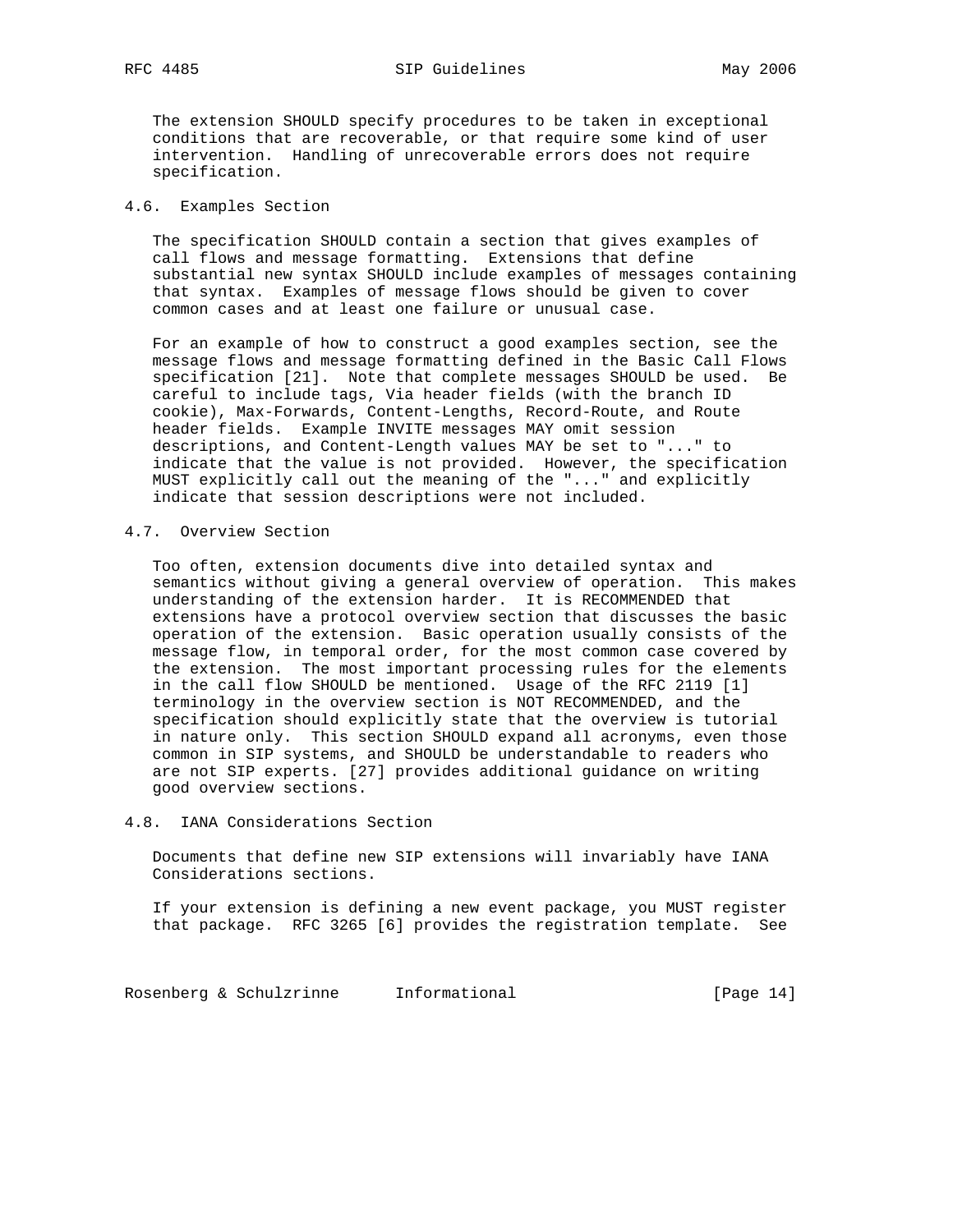[22] for an example of the registration of a new event package. As discussed in RFC 3427 [10], only standards-track documents can register new event-template packages. Both standards-track and informational specifications can register event packages.

 If your extension is defining a new header field, you MUST register that header field. RFC 3261 [2] provides a registration template. See Section 8.2 of RFC 3262 [23] for an example of how to register new SIP header fields. Both standards-track and informational P-header specifications can register new header fields [10].

 If your extension is defining a new response code, you MUST register that response code. RFC 3261 [2] provides a registration template. See Section 6.4 of RFC 3329 [19] for an example of how to register a new response code. As discussed in RFC 3427 [10], only standards track documents can register new response codes.

 If your extension is defining a new SIP method, you MUST register that method. RFC 3261 [2] provides a registration template. See Section 10 of RFC 3311 [24] for an example of how to register a new SIP method. As discussed in RFC 3427 [10], only standards-track documents can register new methods.

 If your extension is defining a new SIP header field parameter, you MUST register that header field parameter per the guidelines in RFC 3968 [7]. Section 4.1 of that specification provides a template. Only IETF approved specifications can register new header field parameters. However, there is no requirement that these be standards track.

 If your extension is defining a new SIP URI parameter, you MUST register that URI parameter per the guidelines in RFC 3969 [8]. Section 4.1 of that specification provides a template. Only standards-track documents can register new URI parameters.

 Many SIP extensions make use of option tags, carried in the Require, Proxy-Require, and Supported header fields. Section 4.1 discusses some of the issues involved in the usage of these header fields. If your extension does require them, you MUST register an option tag for your extension. RFC 3261 [2] provides a registration template. See Section 8.1 of RFC 3262 [23] for an example of how to register an option tag. Only standards-track RFCs can register new option tags.

 Some SIP extensions will require establishment of their own IANA registries. RFC 2434 [25] provides guidance on how and when IANA registries are established. For an example of how to set one up, see Section 6 of RFC 3265 [6] for an example.

Rosenberg & Schulzrinne Informational (Page 15)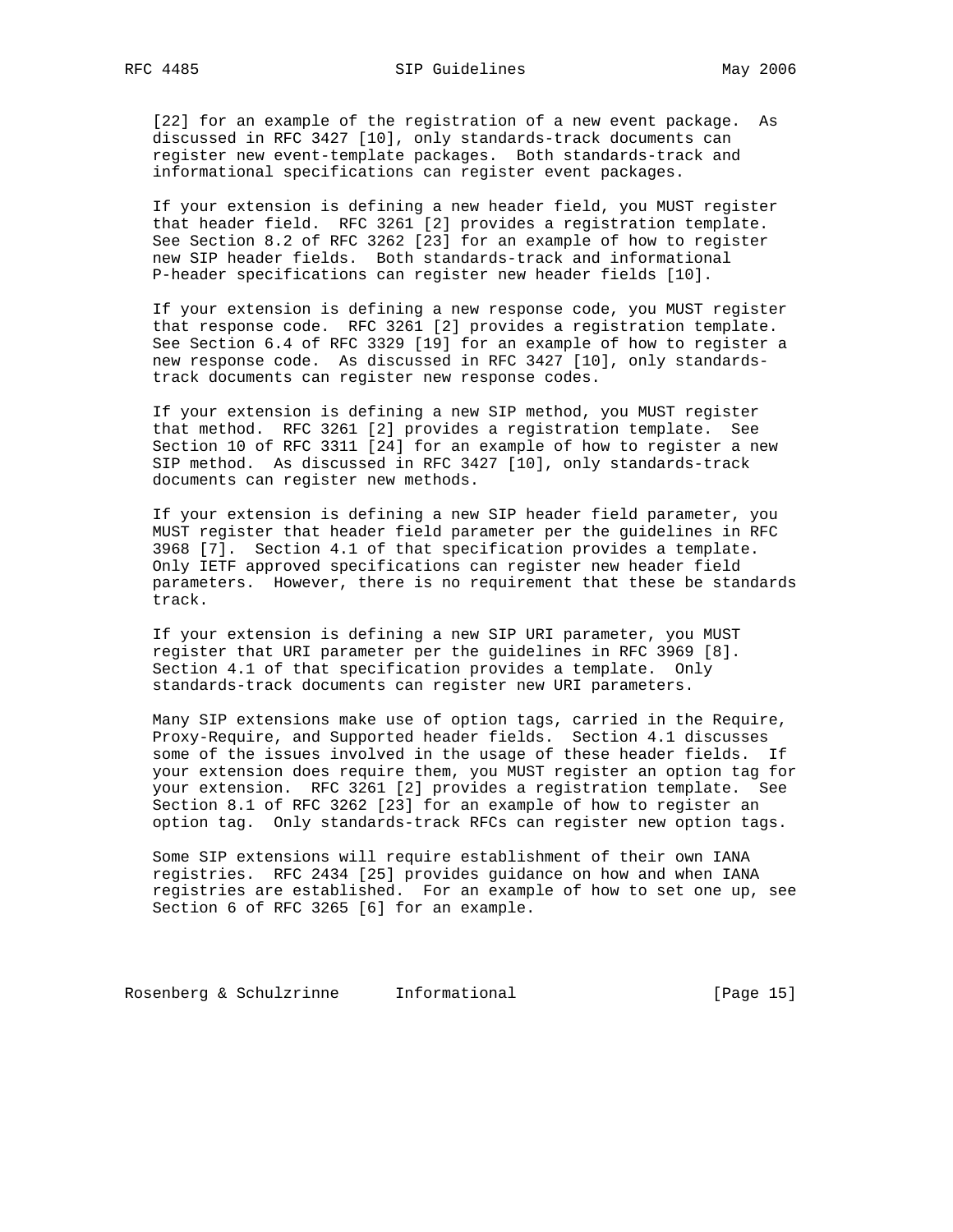### 4.9. Document-Naming Conventions

 An important decision to be made about the extension is its title. The title MUST indicate that the document is an extension to SIP. It is RECOMMENDED that the title follow the basic form of "A [summary of function] for the Session Initiation Protocol (SIP)", where the summary of function is a one- to three-word description of the extension. For example, if an extension defines a new header field, called Make-Coffee, for making coffee, the title would read, "Making Coffee with the Session Initiation Protocol (SIP)". It is RECOMMENDED that these additional words be descriptive rather than naming the header field. For example, the extension for making coffee should not be named "The Make-Coffee Header for the Session Initiation Protocol".

 For extensions that define new methods, an acceptable template for titles is "The Session Initiation Protocol (SIP) X Method" where X is the name of the method.

 Note that the acronym SIP MUST be expanded in the titles of RFCs, as per [26].

4.10. Additional Considerations for New Methods

 Extensions that define new methods SHOULD take into consideration and discuss the following issues:

- o Can it contain bodies? If so, what is the meaning of the presence of those bodies? What body types are allowed?
- o Can a transaction with this request method occur while another transaction, in the same and/or reverse direction, is in progress?
- o The extension MUST define which header fields can be present in requests of that method. It is RECOMMENDED that this information be represented as a new column of Table 2/3 of RFC 3261 [2]. The table MUST contain rows for all header fields defined in standards-track RFCs at the time of writing of the extension.
- o Can the request be sent within a dialog, or does it establish a dialog?
- o Is it a target refresh request?
- o Extensions to SIP that define new methods MAY specify whether offers and answers can appear in requests of that method or its responses. However, those extensions MUST adhere to the protocol

Rosenberg & Schulzrinne Informational [Page 16]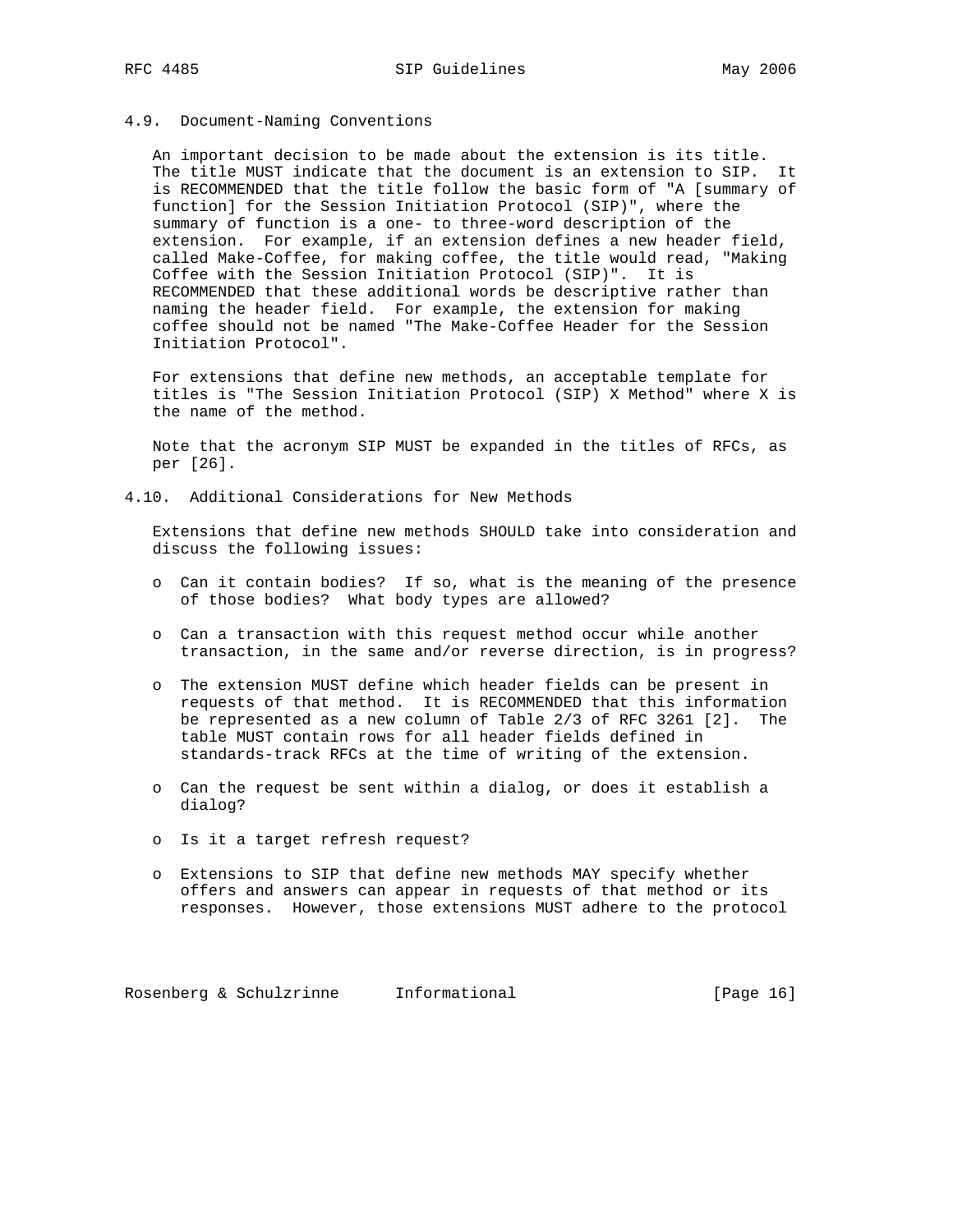rules specified in [28] and MUST adhere to the additional constraints for offers and answers as specified in SIP [2].

- o Because of the nature of reliability treatment of requests with new methods, those requests need to be answered immediately by the UAS. Protocol extensions that require longer durations for the generation of a response (such as a new method that requires human interaction) SHOULD instead use two transactions - one to send the request, and another in the reverse direction to convey the result of the request. An example of that is SUBSCRIBE and NOTIFY [6].
- o The SIP specification [2] allows new methods to specify whether transactions using that new method can be canceled using a CANCEL request. Further study of the non-INVITE transaction [14] has determined that non-INVITE transactions must be completed as soon as possible. New methods must not plan for the transaction to pend long enough for CANCEL to be meaningful. Thus, new methods MUST declare that transactions initiated by requests with that method cannot be canceled. Future work may relax this restriction, at which point these guidelines will be revised.
- o New methods that establish a new dialog must discuss the impacts of forking. The design of such new methods should follow the pattern of requiring an immediate request in the reverse direction from the request establishing a dialog, similar to the immediate NOTIFY sent when a subscription is created per RFC 3265 [6].

 The reliability mechanisms for all new methods must be the same as for BYE. The delayed response feature of INVITE is only available in INVITE, never for new methods. The design of new methods must encourage an immediate response. If the application being enabled requires a delay, the design SHOULD follow a pattern using multiple transactions, similar to RFC 3265's use of NOTIFYs with different Subscription-State header field values (pending and active in particular) in response to SUBSCRIBE [6].

4.11. Additional Considerations for New Header Fields or Header Field Parameters

 The most important issue for extensions that define new header fields or header field parameters is backwards compatibility. See Section 4.1 for a discussion of the issues. The extension MUST detail how backwards compatibility is addressed.

 It is often tempting to avoid creation of a new method by overloading an existing method through a header field or parameter. Header fields and parameters are not meant to fundamentally alter the meaning of the method of the request. A new header field cannot

Rosenberg & Schulzrinne Informational (Page 17)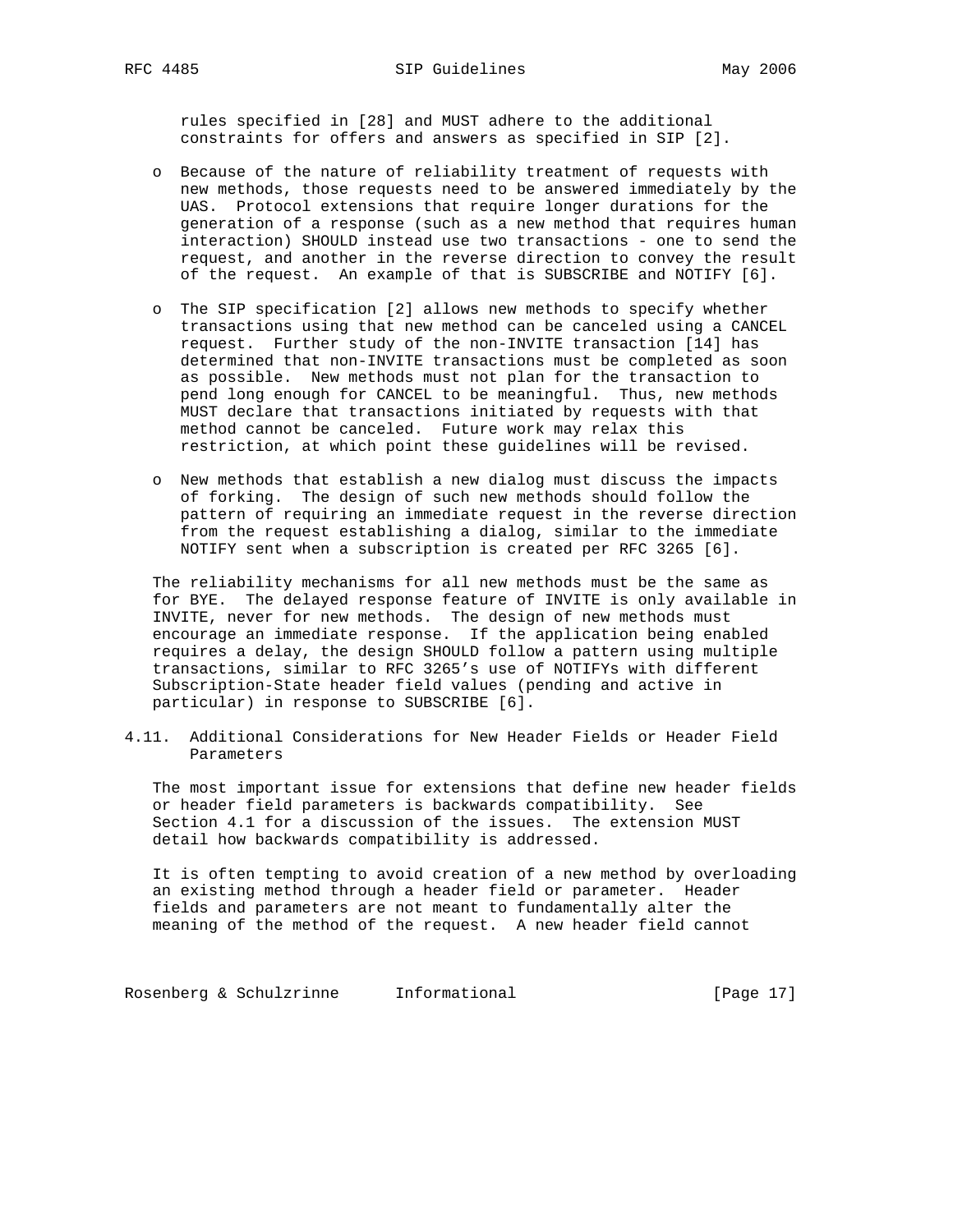change the basic semantic and processing rules of a method. There is no shortage of method names, so when an extension changes the basic meaning of a request, a new method SHOULD be defined.

 For extensions that define new header fields, the extension MUST define the request methods the header field can appear in, and what responses it can be used in. It is RECOMMENDED that this information be represented as a new row of Table 2/3 of RFC 3261 [2]. The table MUST contain columns for all methods defined in standards-track RFCs at the time of writing of the extension.

4.12. Additional Considerations for New Body Types

 Because SIP can run over UDP, extensions that specify the inclusion of large bodies (where large is several times the ethernet MTU) are frowned upon unless end-to-end congestion controlled transport can be guaranteed. If at all possible, the content SHOULD be included indirectly [9], even if congestion controlled transports are available.

 Note that the presence of a body MUST NOT change the nature of the message. That is, bodies cannot alter the state machinery associated with processing a request of a particular method or a response.

Bodies enhance this processing by providing additional data.

5. Interactions with SIP Features

 We have observed that certain capabilities of SIP continually interact with extensions in unusual ways. Writers of extensions SHOULD consider the interactions of their extensions with these SIP capabilities and document any unusual interactions, if they exist. The following are the most common causes of problems:

- Forking: Forking by far presents the most troublesome interactions with extensions. This is generally because it can cause (1) a single transmitted request to be received by an unknown number of UASes, and (2) a single INVITE request to have multiple responses.
- CANCEL and ACK: CANCEL and ACK are "special" SIP requests, in that they are exceptions to many of the general request processing rules. The main reason for this special status is that CANCEL and ACK are always associated with another request. New methods SHOULD consider the meaning of cancellation, as described above. Extensions that define new header fields in INVITE requests SHOULD consider whether they also need to be included in ACK and CANCEL. Frequently they do, in order to allow a stateless proxy to route the CANCEL or ACK identically to the INVITE.

Rosenberg & Schulzrinne Informational [Page 18]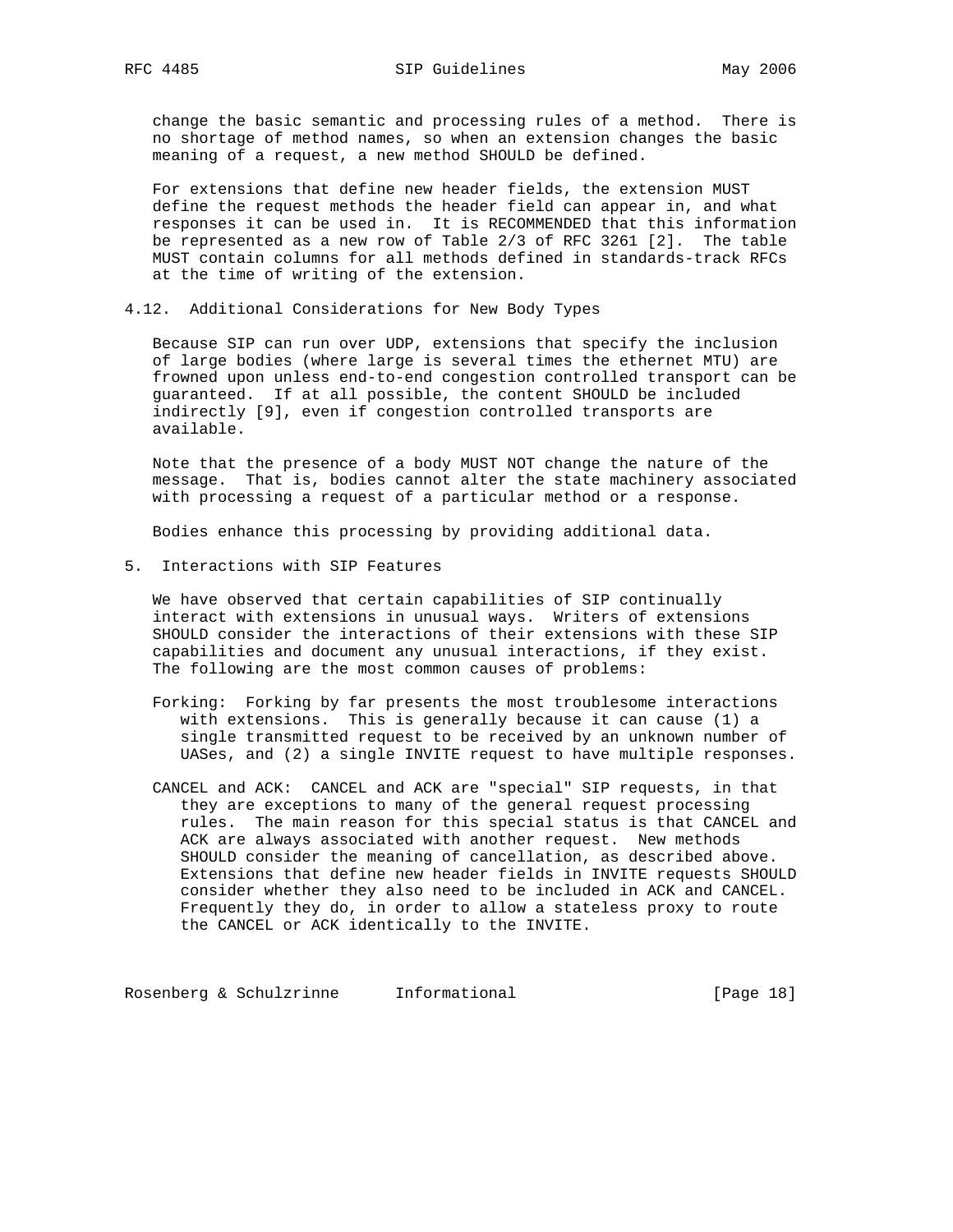- Routing: The presence of Route header fields in a request can cause it to be sent through intermediate proxies. Requests that establish dialogs can be record-routed, so that the initial request goes through one set of proxies, and subsequent requests through a different set. These SIP features can interact in unusual ways with extensions.
- Stateless Proxies: SIP allows a proxy to be stateless. Stateless proxies are unable to retransmit messages and cannot execute certain services. Extensions that depend on some kind of proxy processing SHOULD consider how stateless proxies affect that processing.
- Dialog Usages: SIP allows for requests that normally create their own dialog (such as SUBSCRIBE) to be used within a dialog created by another method (such as INVITE). In such a case, there are said to be multiple usages of that dialog. Extensions SHOULD consider their interaction with dialog usages. In particular, extensions that define new error response codes SHOULD describe whether that response code causes the dialog and all usages to terminate, or just a specific usage.
- 6. Security Considerations

 The nature of this document is such that it does not introduce any new security considerations. However, many of the principles described in the document affect whether a potential SIP extension design is likely to support the SIP security architecture.

7. Acknowledgements

 The authors would like to thank Rohan Mahy and Spencer Dawkins for their comments. Robert Sparks contributed important text on CANCEL issues. Thanks to Allison Mankin for her support.

- 8. References
- 8.1. Normative References
	- [1] Bradner, S., "Key words for use in RFCs to Indicate Requirement Levels", BCP 14, RFC 2119, March 1997.
	- [2] Rosenberg, J., Schulzrinne, H., Camarillo, G., Johnston, A., Peterson, J., Sparks, R., Handley, M., and E. Schooler, "SIP: Session Initiation Protocol", RFC 3261, June 2002.
	- [3] Alvestrand, H., "IETF Policy on Character Sets and Languages", BCP 18, RFC 2277, January 1998.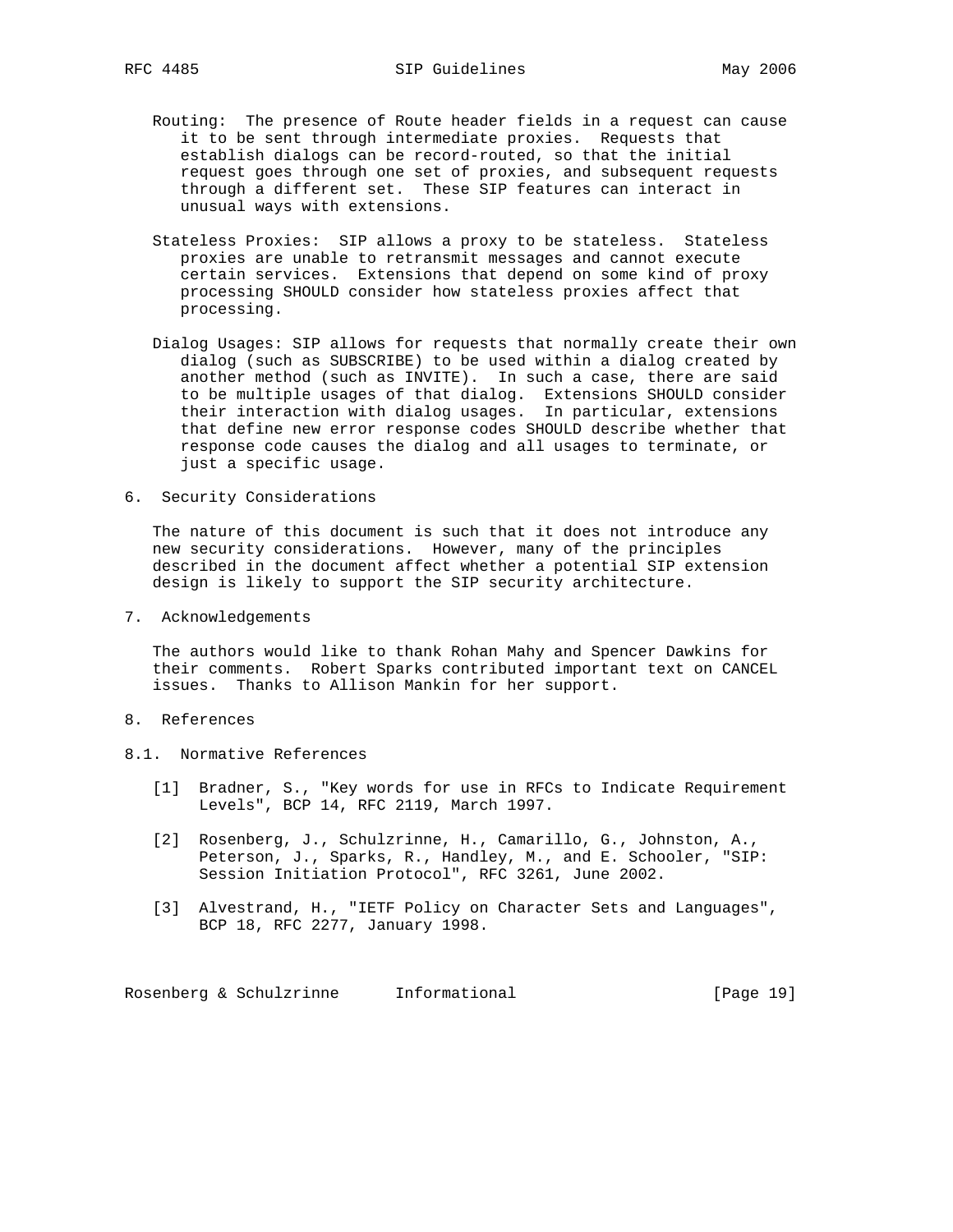- [4] Berners-Lee, T., Fielding, R., and L. Masinter, "Uniform Resource Identifier (URI): Generic Syntax", STD 66, RFC 3986, January 2005.
- [5] Crocker, D. and P. Overell, "Augmented BNF for Syntax Specifications: ABNF", RFC 4234, October 2005.
- [6] Roach, A.B., "Session Initiation Protocol (SIP)-Specific Event Notification", RFC 3265, June 2002.
- [7] Camarillo, G., "The Internet Assigned Number Authority (IANA) Header Field Parameter Registry for the Session Initiation Protocol (SIP)", BCP 98, RFC 3968, December 2004.
- [8] Camarillo, G., "The Internet Assigned Number Authority (IANA) Uniform Resource Identifier (URI) Parameter Registry for the Session Initiation Protocol (SIP)", BCP 99, RFC 3969, December 2004.
- [9] Burger, E., Ed., "A Mechanism for Content Indirection in Session Initiation Protocol (SIP) Messages", RFC 4483, May 2006.
- 8.2. Informative References
	- [10] Mankin, A., Bradner, S., Mahy, R., Willis, D., Ott, J., and B. Rosen, "Change Process for the Session Initiation Protocol (SIP)", BCP 67, RFC 3427, December 2002.
	- [11] Droms, R., "Dynamic Host Configuration Protocol", RFC 2131, March 1997.
	- [12] Sparks, R., "The Session Initiation Protocol (SIP) Refer Method", RFC 3515, April 2003.
	- [13] Donovan, S. and J. Rosenberg, "Session Timers in the Session Initiation Protocol (SIP)", RFC 4028, April 2005.
	- [14] Sparks, R., "Problems Identified Associated with the Session Initiation Protocol's (SIP) Non-INVITE Transaction", RFC 4321, January 2006.
	- [15] Fielding, R., Gettys, J., Mogul, J., Frystyk, H., Masinter, L., Leach, P., and T. Berners-Lee, "Hypertext Transfer Protocol -- HTTP/1.1", RFC 2616, June 1999.
	- [16] Schulzrinne, H., Rao, A., and R. Lanphier, "Real Time Streaming Protocol (RTSP)", RFC 2326, April 1998.

Rosenberg & Schulzrinne Informational [Page 20]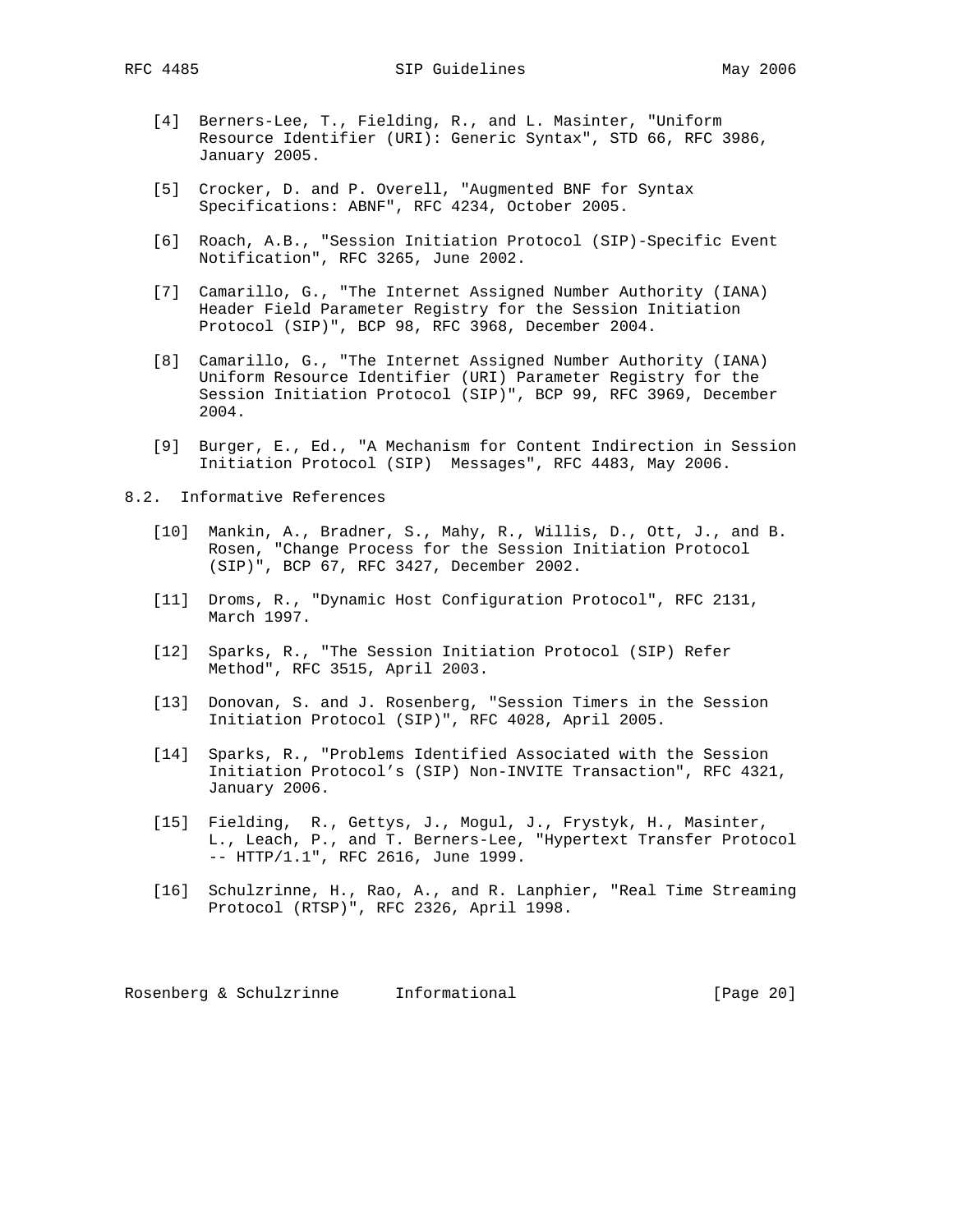RFC 4485 SIP Guidelines May 2006

- [17] Handley, M., Schulzrinne, H., Schooler, E., and J. Rosenberg, "SIP: Session Initiation Protocol", RFC 2543, March 1999.
- [18] Shacham, A., Monsour, B., Pereira, R., and M. Thomas, "IP Payload Compression Protocol (IPComp)", RFC 3173, September 2001.
- [19] Arkko, J., Torvinen, V., Camarillo, G., Niemi, A., and T. Haukka, "Security Mechanism Agreement for the Session Initiation Protocol (SIP)", RFC 3329, January 2003.
- [20] Price, R., Bormann, C., Christoffersson, J., Hannu, H., Liu, Z., and J. Rosenberg, "Signaling Compression (SigComp)", RFC 3320, January 2003.
- [21] Johnston, A., Donovan, S., Sparks, R., Cunningham, C., and K. Summers, "Session Initiation Protocol (SIP) Basic Call Flow Examples", BCP 75, RFC 3665, December 2003.
- [22] Rosenberg, J., "A Session Initiation Protocol (SIP) Event Package for Registrations", RFC 3680, March 2004.
- [23] Rosenberg, J. and H. Schulzrinne, "Reliability of Provisional Responses in Session Initiation Protocol (SIP)", RFC 3262, June 2002.
- [24] Rosenberg, J., "The Session Initiation Protocol (SIP) UPDATE Method", RFC 3311, October 2002.
- [25] Narten, T. and H. Alvestrand, "Guidelines for Writing an IANA Considerations Section in RFCs", BCP 26, RFC 2434, October 1998.
- [26] Reynolds, J. and R. Braden, "Instructions to Request for Comments (RFC) Authors", Work in Progress, July 2004.
- [27] Rescorla, E. and IAB, "Writing Protocol Models", RFC 4101, June 2005.
- [28] Rosenberg, J. and H. Schulzrinne, "An Offer/Answer Model with Session Description Protocol (SDP)", RFC 3264, June 2002.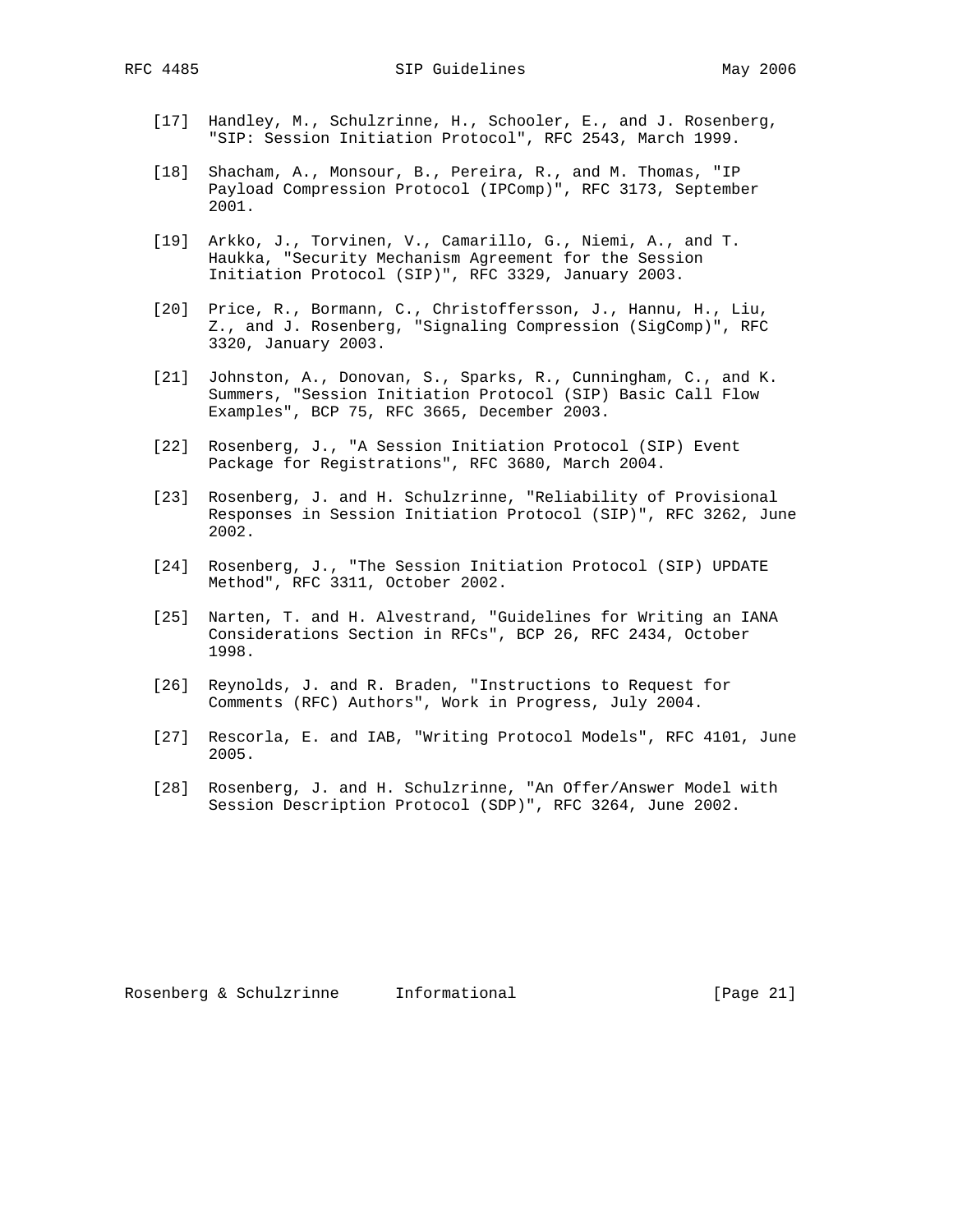Authors' Addresses

 Jonathan Rosenberg Cisco Systems 600 Lanidex Plaza Parsippany, NJ 07054 US

 Phone: +1 973 952-5000 EMail: jdrosen@cisco.com URI: http://www.jdrosen.net

 Henning Schulzrinne Columbia University M/S 0401 1214 Amsterdam Ave. New York, NY 10027 US

 EMail: schulzrinne@cs.columbia.edu URI: http://www.cs.columbia.edu/˜hgs